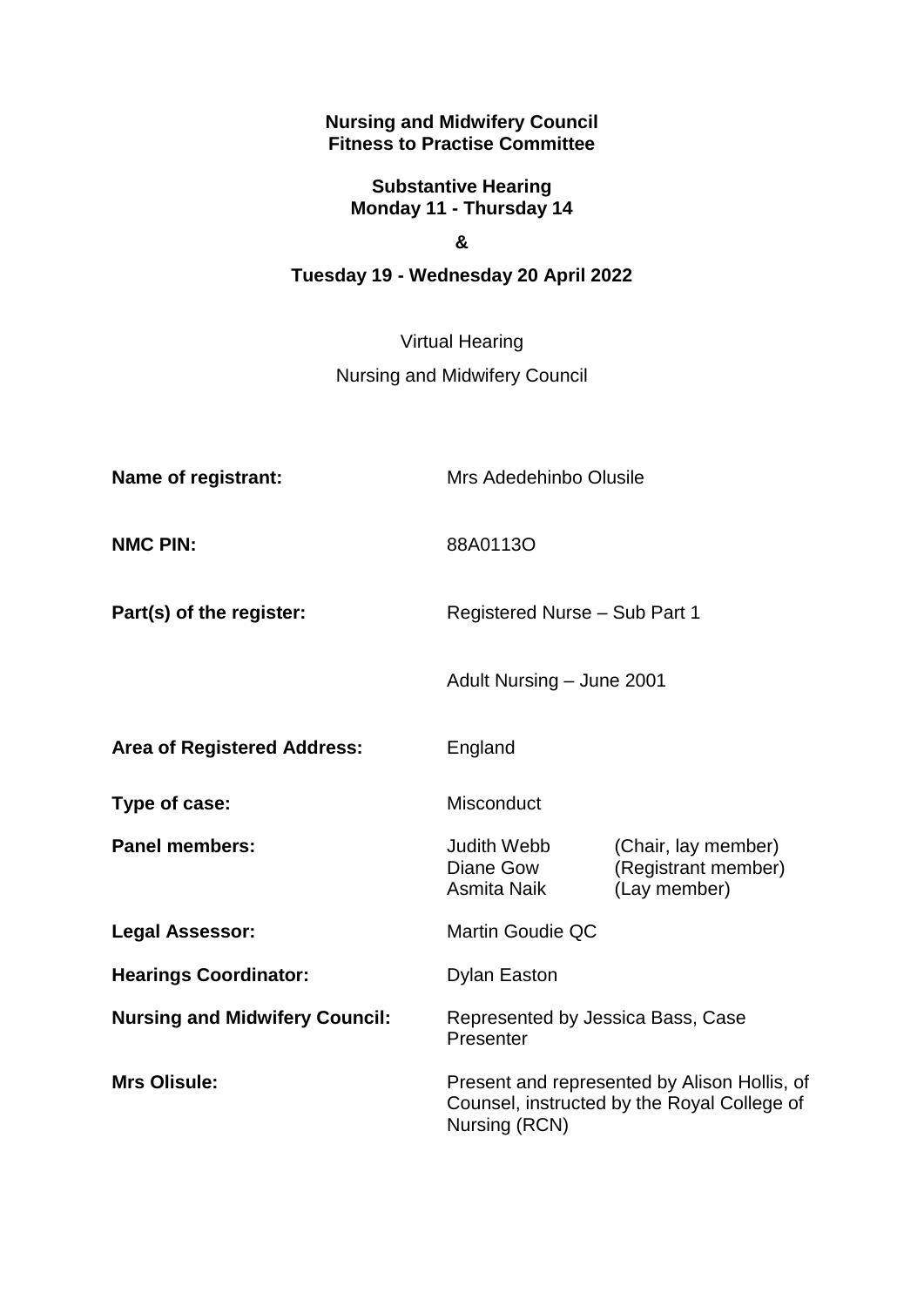| Facts proved:               | Charges 1a, 1b, 1c, 1d, 2a, 2b, 2c, 2d, 4 |  |
|-----------------------------|-------------------------------------------|--|
| <b>Facts not proved:</b>    | Charge 3                                  |  |
| <b>Fitness to practise:</b> | Impaired                                  |  |
| <b>Sanction:</b>            | Caution Order (18 months)                 |  |
| Interim order:              | N/A                                       |  |

### **Details of charges**

That you, a registered nurse:

- 1) On an unknown date, in or around January 2017, after Colleague 1 reported an allegation of assault on Resident A by Colleague 2:
	- a) Failed to escalate the allegation.
	- b) Failed to complete an incident form.
	- c) Failed to record the allegation in Resident A's records.
	- d) Told Colleague 1 not to mention or tell anyone about the allegation or words to that effect.
- 2) On an unknown date, in or around May 2017, after Colleague 1 reported an allegation of assault on Resident A by Colleague 2:
	- a) Failed to escalate the allegation.
	- b) Failed to complete an incident form.
	- c) Failed to record the allegation in Resident A's records.
	- d) Told Colleague 2 that Colleague 1 had reported the allegation to you.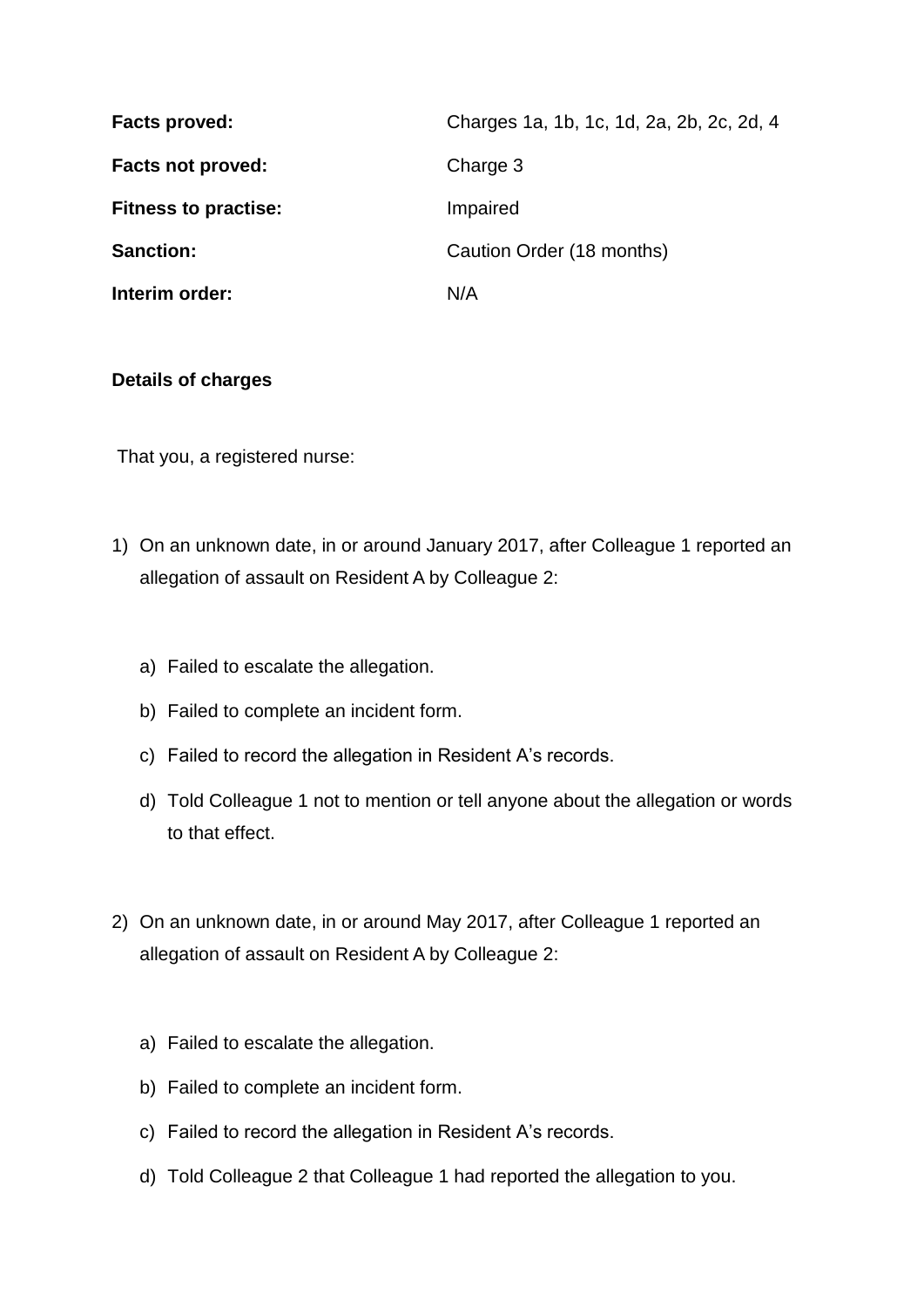- 3) Your conduct in Charges 1 and/or 2, above, deliberately or otherwise put the interests of Colleague 2 ahead of the interests of Resident A.
- 4) Your conduct in Charge 1 and/or 2, above, was a breach of your professional duty of candour in that you sought to prevent Colleague 1 from raising a patient safety concern and/or you failed to escalate a patient safety concern.

AND, in light of the above, your fitness to practise is impaired by reason of your misconduct.

## **Decision and reasons on application for hearing to be held in private (1)**

During Colleague 1's evidence, Ms Hollis made a request that this case be held partially in private on the basis that proper exploration of your case involves reference to the health of Colleague 1. The application was made pursuant to Rule 19 of the 'Nursing and Midwifery Council (Fitness to Practise) Rules 2004', as amended (the Rules).

Miss Bass indicated that she supported the application.

The legal assessor reminded the panel that while Rule 19(1) provides, as a starting point, that hearings shall be conducted in public, Rule 19(3) states that the panel may hold hearings partly or wholly in private if it is satisfied that this is justified by the interests of any party or by the public interest.

The panel determined to go into private session in connection with Colleague 1's health as and when such issues are raised in order to protect their right to privacy.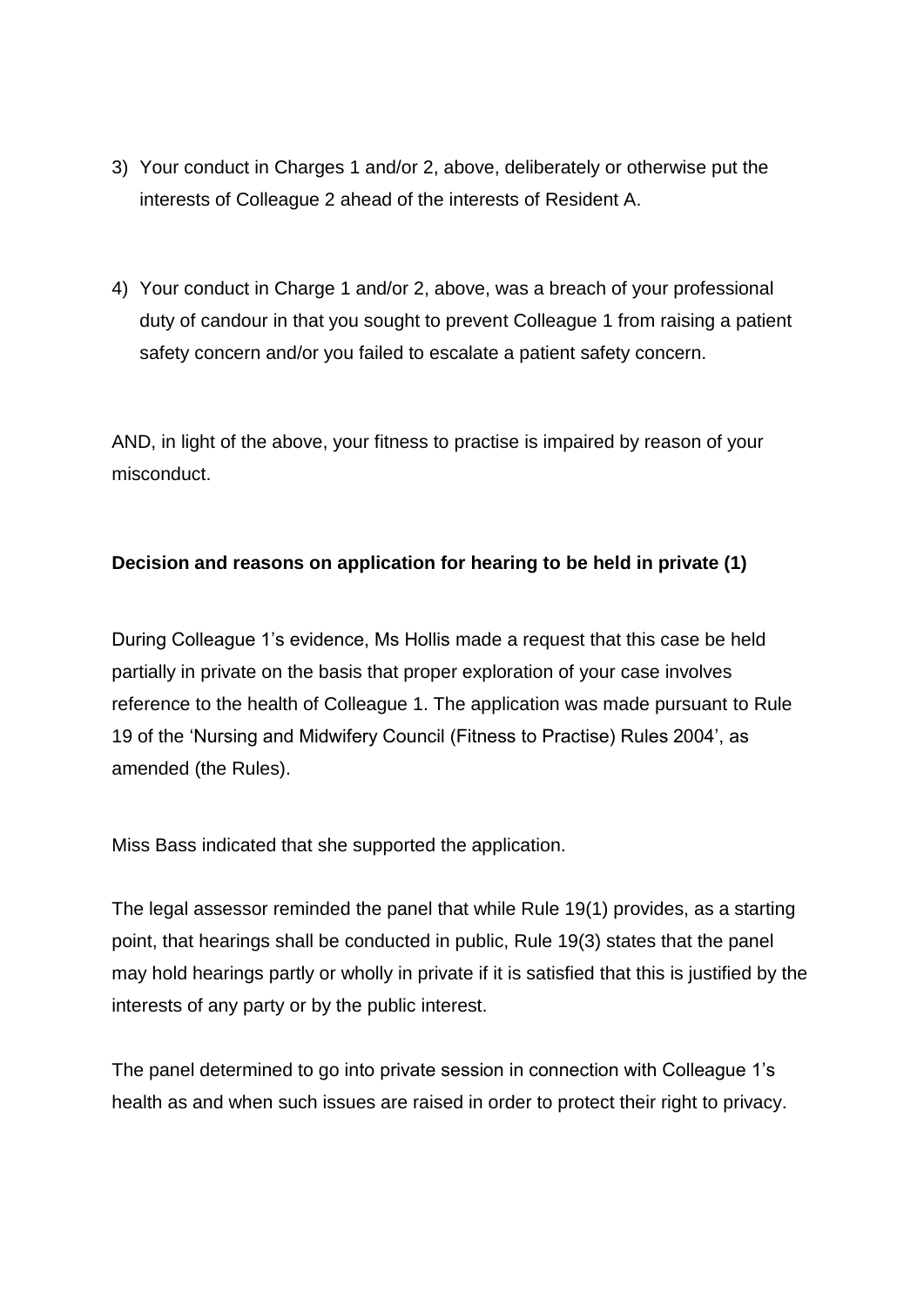## **Decision and reasons on application for hearing to be held in private (2)**

During your evidence, Ms Hollis made a request that this case be held partially in private on the basis that proper exploration of your case involves reference to the health of your family member. The application was made pursuant to Rule 19.

Miss Bass indicated that she supported the application.

The legal assessor reminded the panel that while Rule 19(1) provides, as a starting point, that hearings shall be conducted in public, Rule 19(3) states that the panel may hold hearings partly or wholly in private if it is satisfied that this is justified by the interests of any party or by the public interest.

The panel determined to go into private session in connection with your family member's health as and when such issues are raised in order to protect your right to privacy.

## **Decision and reasons on facts**

At the outset of the hearing, the panel heard from Ms Hollis, who informed the panel that you made full admissions to charges 2a, 2b and 2c. During oral evidence, you made a partial admission with regards to charge 4.

In reaching its decisions on the facts, the panel took into account all the oral and documentary evidence in this case together with the submissions made by Miss Bass on behalf of the NMC and by Ms Hollis.

The panel was aware that the burden of proof rests on the NMC, and that the standard of proof is the civil standard, namely the balance of probabilities. This means that a fact will be proved if a panel is satisfied that it is more likely than not that the incident occurred as alleged.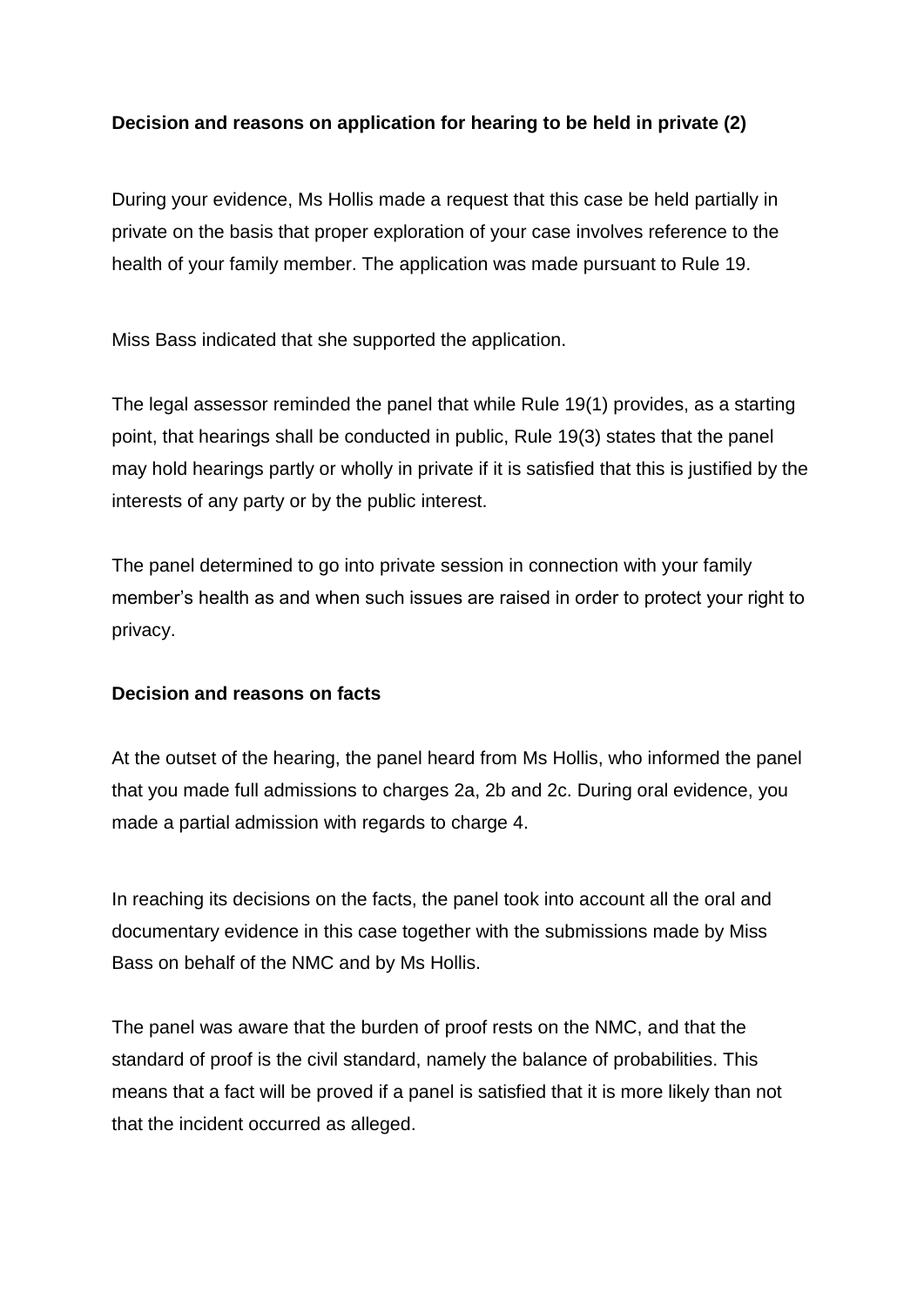The panel heard live evidence from the following witnesses called on behalf of the NMC:

| Colleague 1: | Colleague 1 was a Health Care |
|--------------|-------------------------------|
|              | Assistant at Elmwood Care     |
|              | Home at the time of the       |
|              | incidents                     |
|              |                               |
| Mr 1.        | Mr 1 was the Home Manager     |

from May 2017 at Elmwood Care Home

The panel also heard live evidence from you under oath.

## **Background**

The allegations against you arose whilst you were employed as a registered nurse at Elmwood Care Home ("the Home"). The allegations mainly relate to concerns that you failed to escalate two reports you received from Colleague 1, about allegations of physical abuse on a resident (Patient A) at the Home by Colleague 2.

At the time of the first allegation, Colleague 1 was a new health care assistant (HCA) shadowing Colleague 2, who was a senior HCA. You were the nurse in charge of the shift.

It is alleged that, in January 2017, Colleague 1 witnessed Colleague 2 apply Patient A's body cream into her hands and slapped the cream strongly on his face and proceeded to clench her fist and hit Patient A on the head.

Colleague 1 reported the incident of the alleged physical abuse to you on the same day. It is alleged that you told Colleague 1 not to mention or report the incident to anyone. It is alleged that you failed to escalate the report to the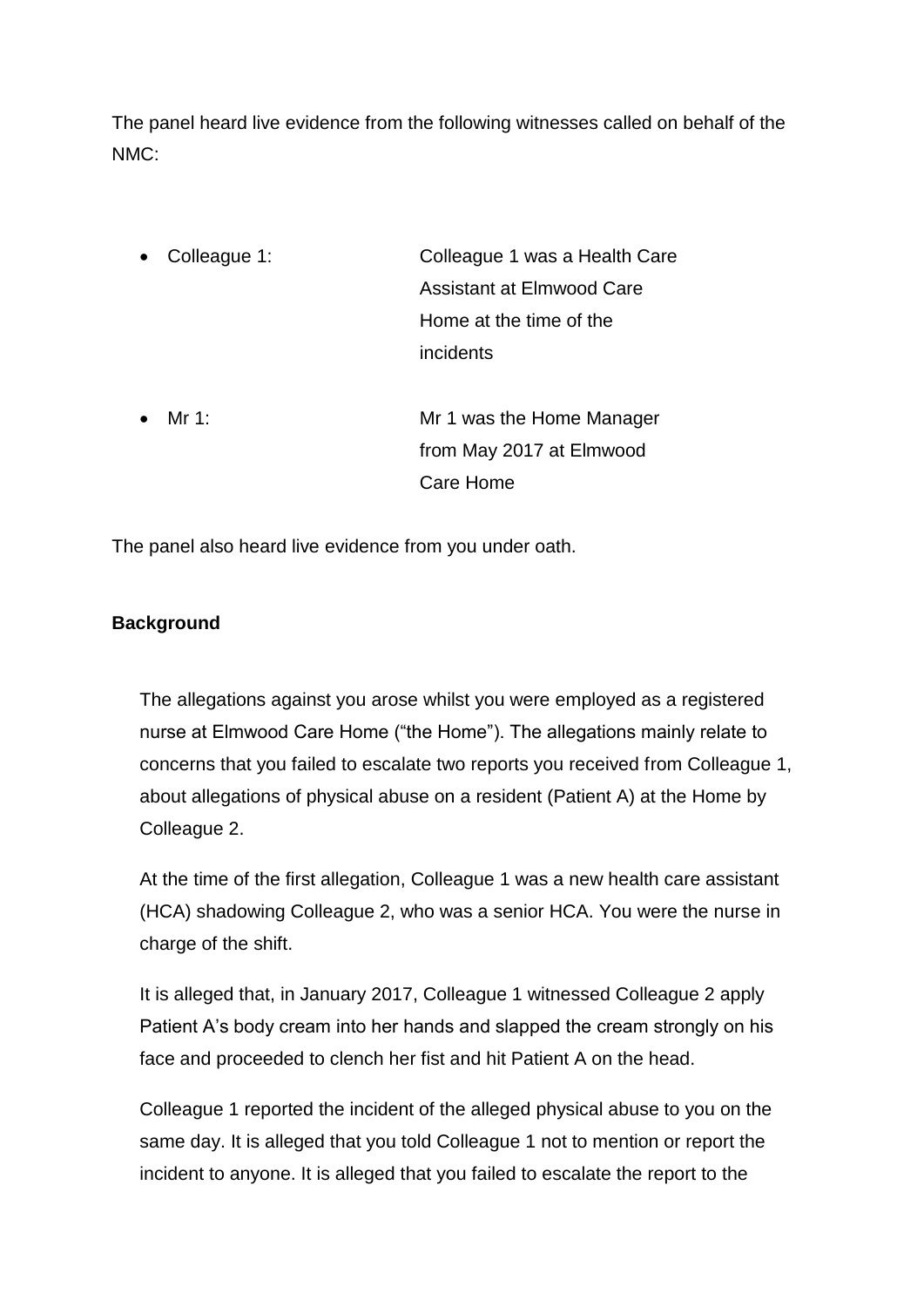Home's manager, complete an incident form or record the alleged physical abuse in Patient A's records.

In May 2017 Colleague 1 heard another incident of possible abuse by Colleague 2 and again reported this to you on the same day, but again this was not escalated or recorded. On this occasion, you allegedly told Colleague 2 about reports being made by Colleague 1, thereby leaving a patient at risk and seeking to cover up potential abuse. Colleague 2 accompanied by another colleague then challenged Colleague 1, who was left feeling unsupported and singled out.

On 22 May 2017, Colleague 1 wrote a formal written complaint to the Home's manager that included the January 2017 incident she had witnessed. The Home's manager made a safeguarding referral on 5 June 2017, and a safeguarding case conference was convened on 22 August 2017.

It is agreed that no records were made by anyone of either the abuse or any reports made by the healthcare assistant.

Before making any findings on the facts, the panel heard and accepted the advice of the legal assessor. It considered the witness and documentary evidence provided by both the NMC and Ms Hollis on your behalf.

The panel then considered each of the disputed charges and made the following findings.

### **Charges 1a, 1b and 1c:**

"That you, a registered nurse:

1) On an unknown date, in or around January 2017, after Colleague 1 reported an allegation of assault on Resident A by Colleague 2: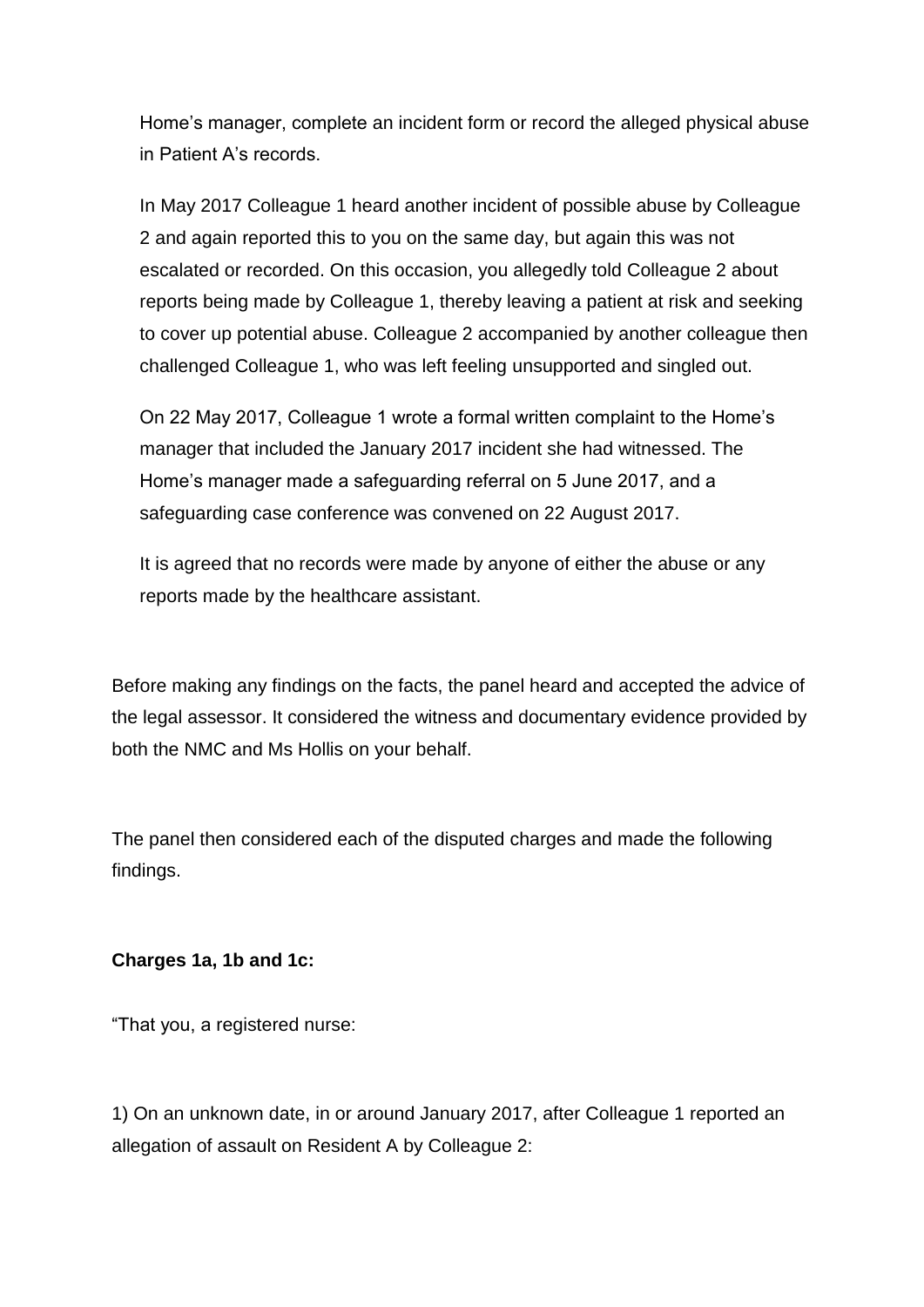- a) Failed to escalate the allegation.
- b) Failed to complete an incident form.
- c) Failed to record the allegation in Resident A's records."

## **These charges are found proved.**

In reaching this decision, the panel took into account the evidence in this case and considered the witnesses in respect of the credibility and reliability of their accounts, their character, demeanour and how their oral evidence aligns with the documentary evidence before it. The panel considered the complaint letter submitted by Colleague 1, dated 22 May 2017, record of safeguarding meeting in August 2017, transcripts of the previous hearing from 2019 and the agreed facts.

The panel considered Colleague 1's evidence and it is of the view that they are a credible witness. The panel found Colleague 1's evidence particularly useful with regards to charge 1 and it noted that, despite rigorous cross examination, there was no ambiguity or change as to the nature of the incident which occurred in January 2017. The panel is of the view that the information which Colleague 1 set out was both credible and logical. The panel acknowledged some inconsistencies in Colleague 1's testimony over time but it was of the view that there were plausible explanations provided to the panel and the main elements of Colleague 1's account has remained consistent.

As such, the panel determined that charges 1a, 1b and 1c are found proved with the combination of Colleague 1's evidence and also the documentary evidence, namely the of letter 22 May 2017 and the safeguarding conference meeting notes dated 22 August 2017.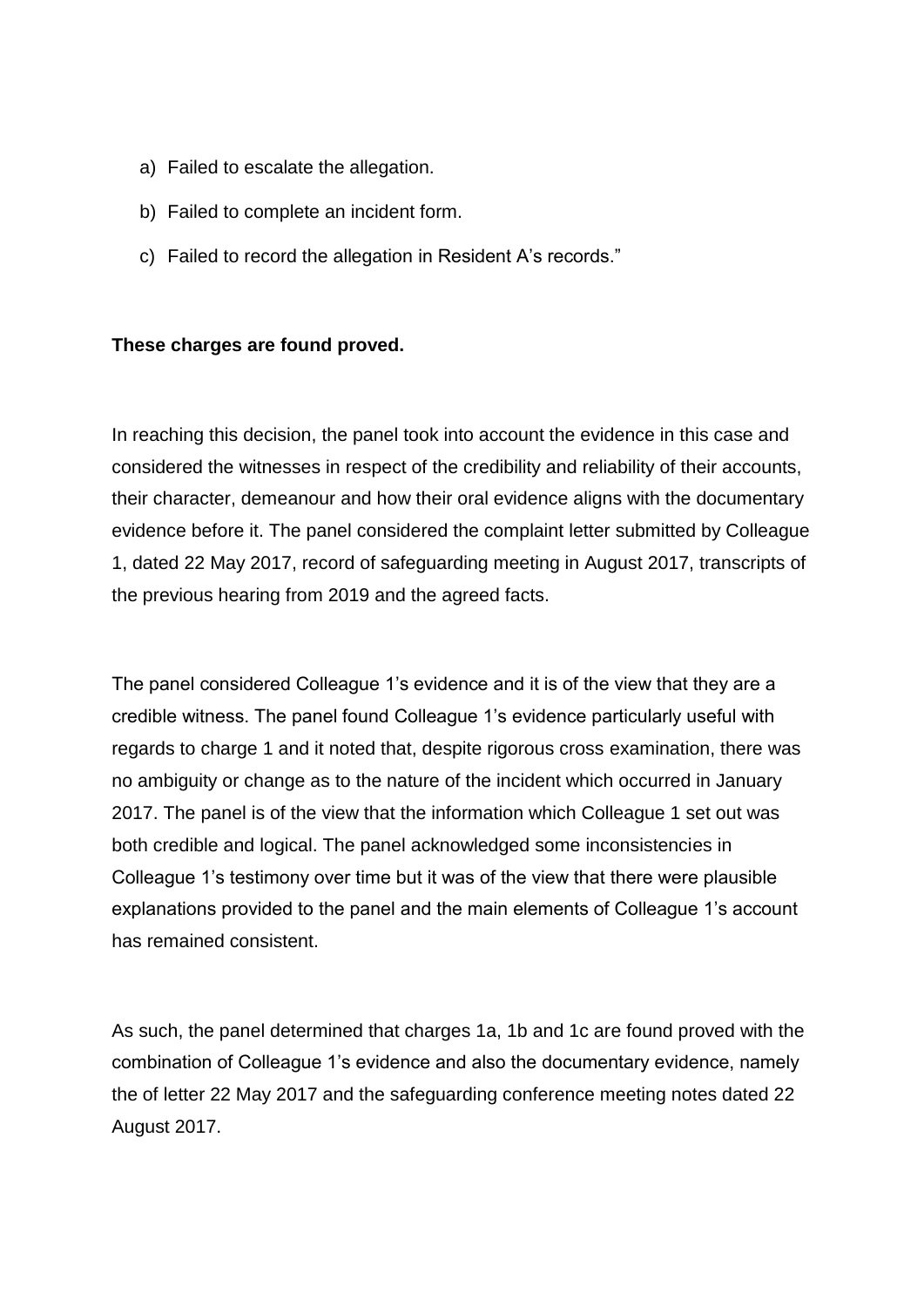## **Charge 1d:**

"d) Told Colleague 1 not to mention or tell anyone about the allegation or words to that effect."

### **This charge is found proved.**

In reaching its decision the panel considered the oral evidence from you and Colleague 1.

In considering charge 1d, the panel find it proved both on evidence from Colleague 1 and also the fact that the action of telling a colleague not to disclose an incident of this nature would be a plausible action for someone to do in your position. It is of the view that this would not necessarily be to cover up such an incident but rather, if the incident were to be investigated, it would have to remain confidential.

### **Charges 2a, 2b and 2c:**

"On an unknown date, in or around May 2017, after Colleague 1 reported an allegation of assault on Resident A by Colleague 2:

- a) Failed to escalate the allegation.
- b) Failed to complete an incident form.
- c) Failed to record the allegation in Resident A's records"

### **These charges are found proved.**

The panel noted that you had admitted these charges, but in doing so had admitted them on the factual basis that related to the incident that the panel has found took place and was reported to you in January 2017, see charge 1. In evidence, you did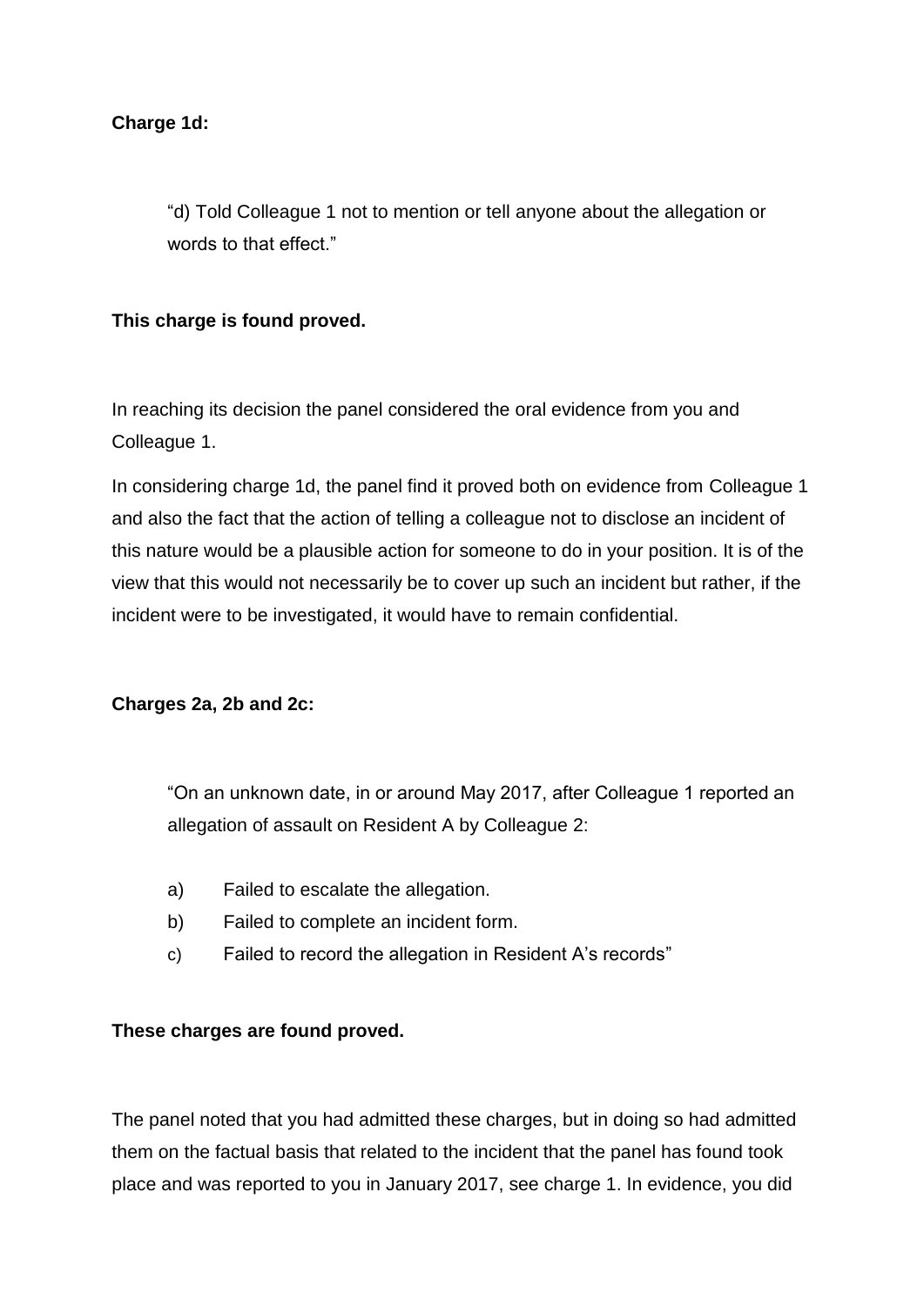not accept that Colleague 1 had reported to you a second incident concerning a slap to Resident A in May 2017. Therefore, whilst noting the admissions from an evidential perspective, the panel does not take the admissions into account as formal admissions to charges 2a, 2b and 2c under Rule 24(5).

The panel considered that there are similar factors in play relating to these charges as in charge 1. It took into account Colleague 1's evidence about an incident of alleged abuse against Resident A taking place in May 2017. It considered the evidence from you and also had regard to Colleague 1's complaint letter, dated 22 May 2017 as well as the safeguarding conference meeting notes from August 2017.

The panel took into account the written representations made on your behalf casting doubt on where in the Home Colleague 1 reported concerns to you. However, it considered that the overall time frame supported Colleague 1's allegation of an incident occurring in May 2017 followed by an altercation with Colleagues on 20 May 2017, an intervention by Mr 1 allowing Colleague 1 to go home early followed by a complaint letter from Colleague 1 on the 22 May 2022.

In light of this, the panel is of the view that charges 2a, 2b and 2c are found proved.

### **Charge 2d:**

"d) Told Colleague 2 that Colleague 1 had reported the allegation to you."

## **This charge is found proved.**

In reaching its decision, the panel relied on the oral testimony of Colleague 1 and on her complaint letter of 22 May 2017 and had particular regard to the following: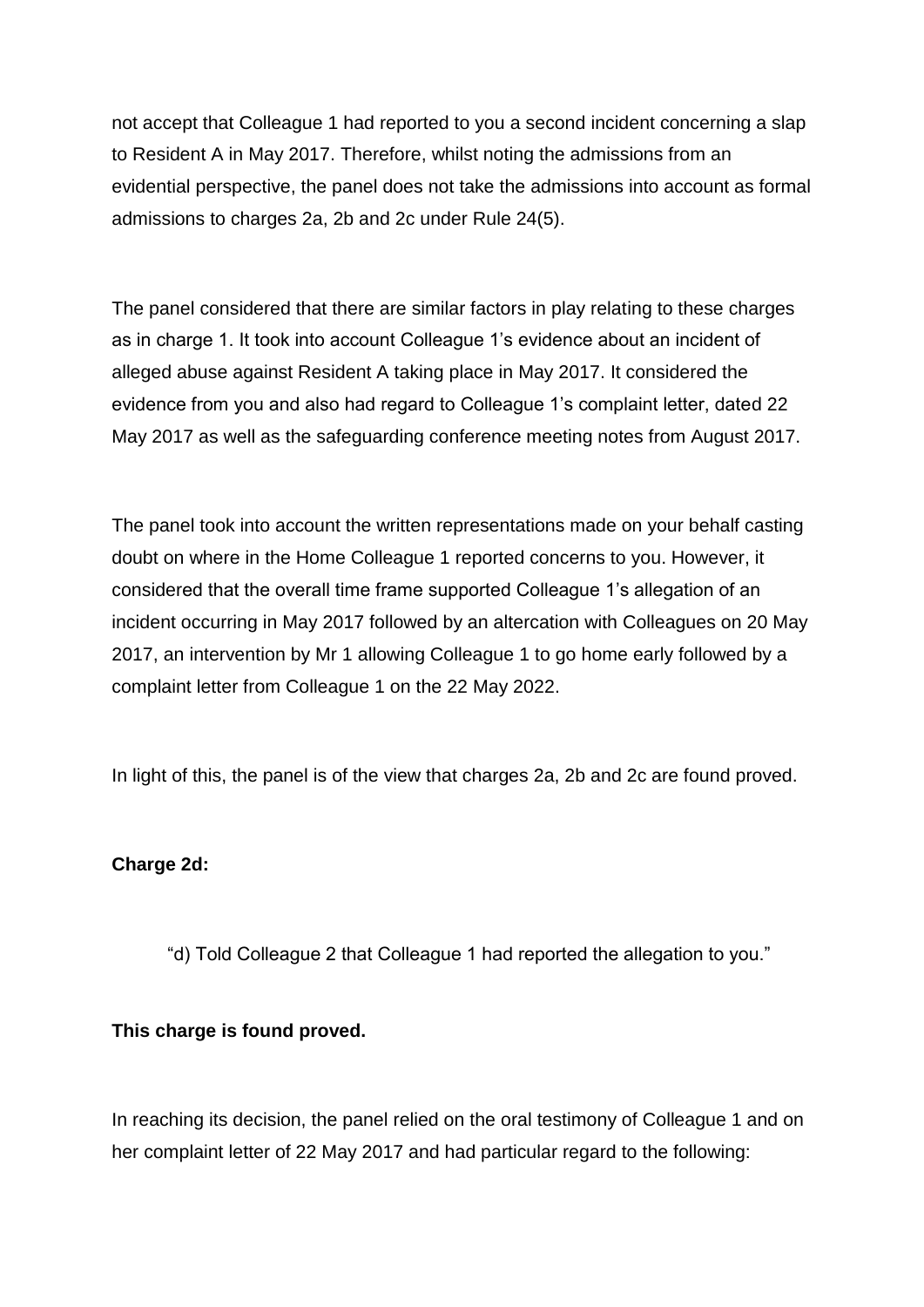*'As an after effect of my mentioning of the above incidents to [you], on 20/05/2017,* [Colleague 2] *and* [another healthcare assistant] *called me inside a room and* [Colleague 2] *shouted at me saying why you report the above incidents to higher level and that they may lost everything if I continue with these complaints.'* [Sic]

The panel discounted that Colleague 2 could have found out by another route, the only other option was conversations Colleague 1 was said to have had with other colleagues on another floor in the Home. These conversations are said to have taken place in January whilst this confrontation took place after she made the report to you in May.

The panel considered all of the evidence and find charge 2 proved in its entirety, not on the basis of the admissions by you but on the basis of the evidence given by Colleague 1 and documentary evidence regarding the incident which occurred in May 2017.

## **Charge 3:**

"3) Your conduct in Charges 1 and/or 2, above, deliberately or otherwise put the interests of Colleague 2 ahead of the interests of Resident A."

## **This charge is found NOT proved.**

In reaching its decision, the panel has considered all of the evidence before it and it considered your experience and the pressures you would face in your job, especially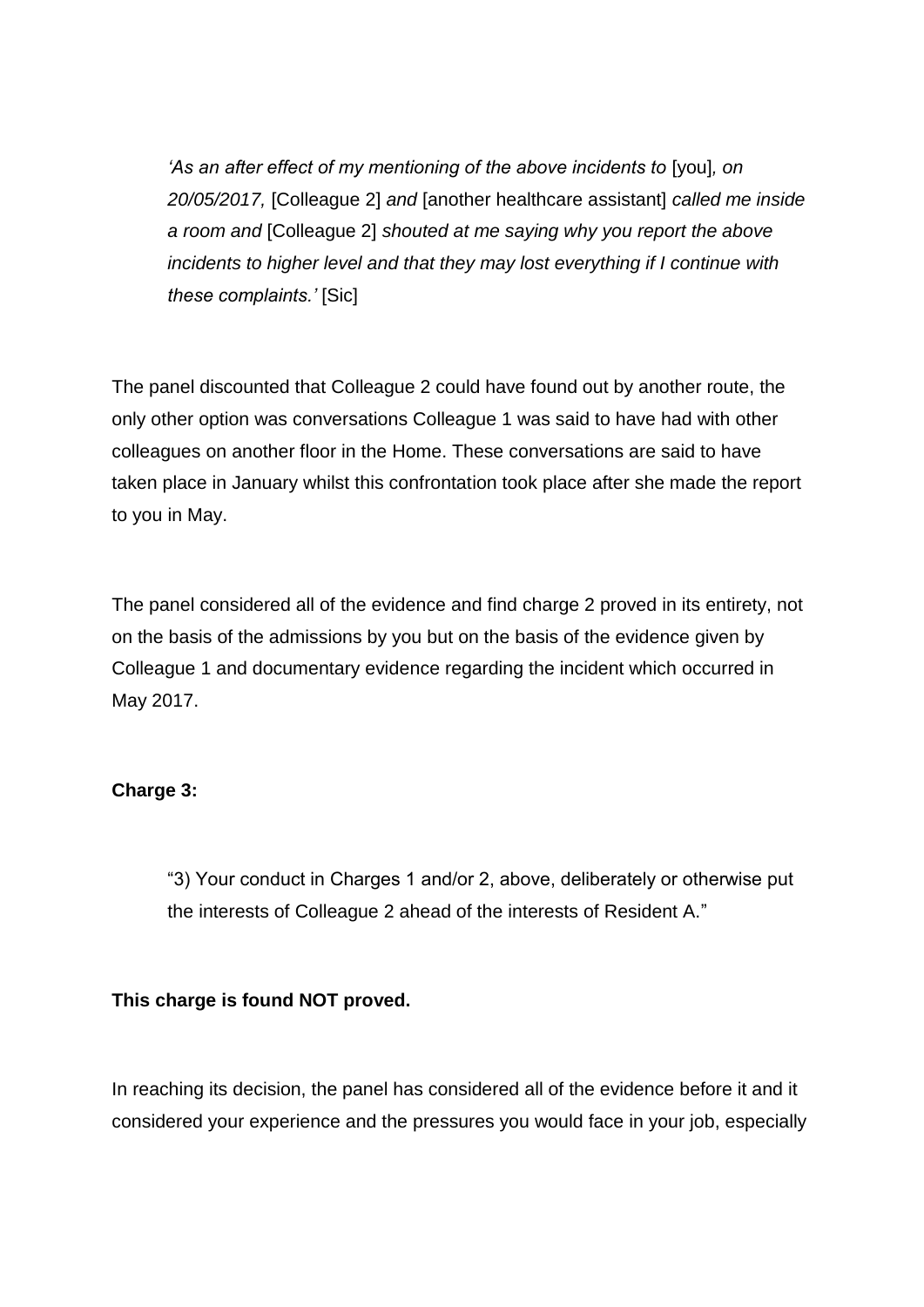concerns about staffing levels at the Home and your difficult personal circumstances which you outlined in your oral evidence.

The panel considered that there are a number of potential reasons as to why charges 1a, 1b and 1c and charges 2a, 2b and 2c did not take place, but it cannot find, on the balance of probabilities, that you were deliberately putting the interests of Colleague 2 above the interests of Resident A.

Similarly for the reasons regarding charges 1d and 2d, the panel does not find that there was anything done by you which would be considered improper. It determined that your actions are those of which the panel would expect you to take given your role. Whilst you made Colleague 2 aware of what Colleague 1 had said, the panel is of the view that this was not done necessarily to protect Colleague 2 but as part of dealing with the concern raised with you in May 2017.

## **Charge 4:**

"4) Your conduct in Charge 1 and/or 2, above, was a breach of your professional duty of candour in that you sought to prevent Colleague 1 from raising a patient safety concern and/or you failed to escalate a patient safety concern.

### **This charge is found proved as follows:**

Your conduct in Charge 1 and/or 2, above, was a breach of your professional duty of candour in that you failed to escalate a patient safety concern.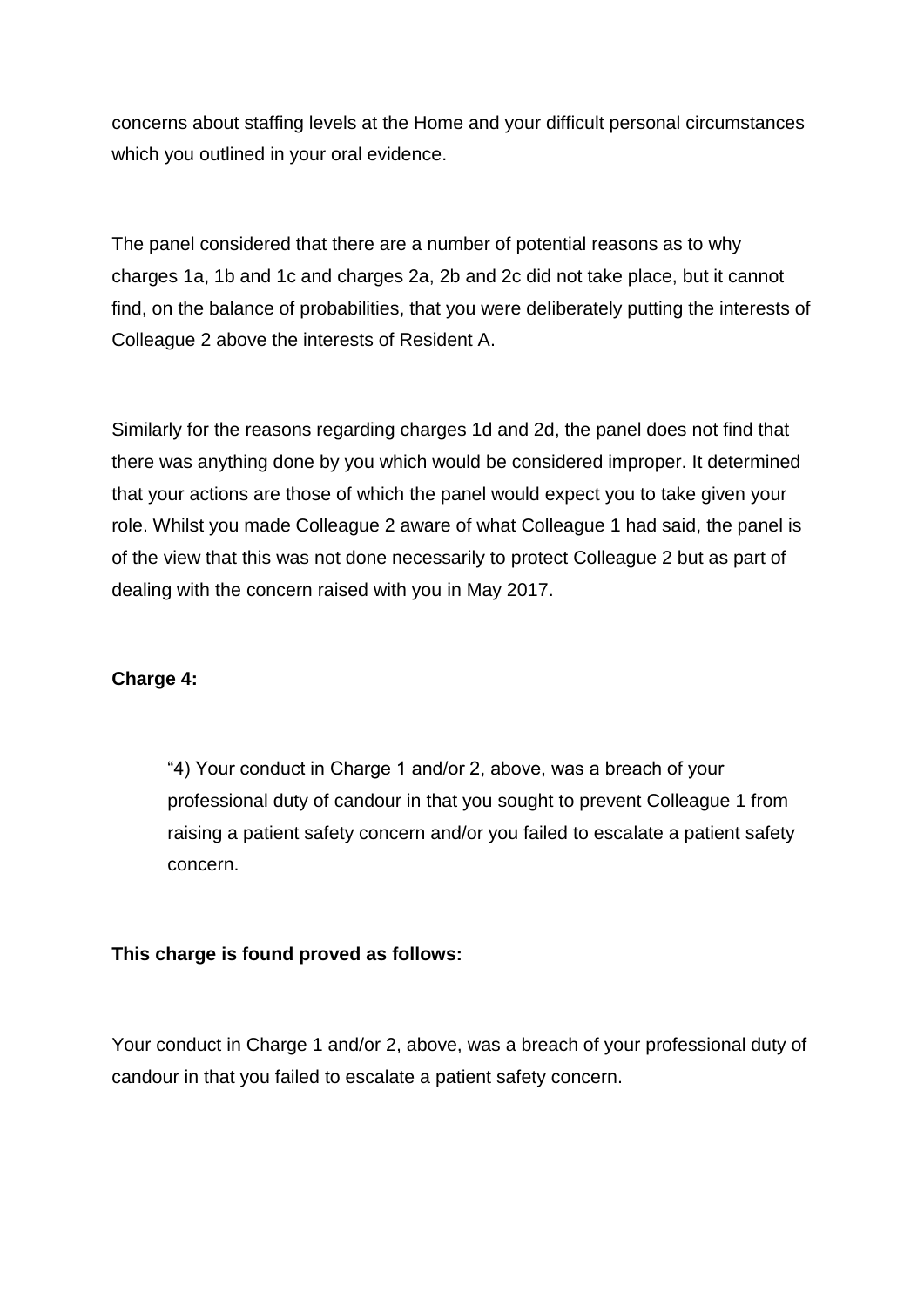In reaching its decision in respect of charge 4, the panel took into account its findings in respect of charges 1 to 3. It finds charge 4 proved in relation to the failure to escalate patient safety concerns.

In reaching its decision, the panel considered the admissions you made in respect of a report made by Colleague 1 to you regarding the January 2017 incident. For the reasons already set out in charge 2, the panel does not accept that admission as a formal admission.

Through your failings on charges 1 and 2, you failed in your professional duty of candour and there was a specific failure to escalate the patient safety concerns through any of the routes available. However, whilst charge 1d has been found proved, for the reasons set out, the panel does not find it proved on the basis you were seeking to prevent Colleague 1 from raising the patient safety concern.

### **Fitness to practise**

Having reached its determination on the facts of this case, the panel then moved on to consider, whether the facts found proved amount to misconduct and, if so, whether your fitness to practise is currently impaired. There is no statutory definition of fitness to practise. However, the NMC has defined fitness to practise as a registrant's suitability to remain on the register unrestricted.

The panel, in reaching its decision, has recognised its statutory duty to protect the public and maintain public confidence in the profession. Further, it bore in mind that there is no burden or standard of proof at this stage and it has therefore exercised its own professional judgement.

The panel adopted a two-stage process in its consideration. First, the panel must determine whether the facts found proved amount to misconduct. Secondly, only if the facts found proved amount to misconduct, the panel must decide whether, in all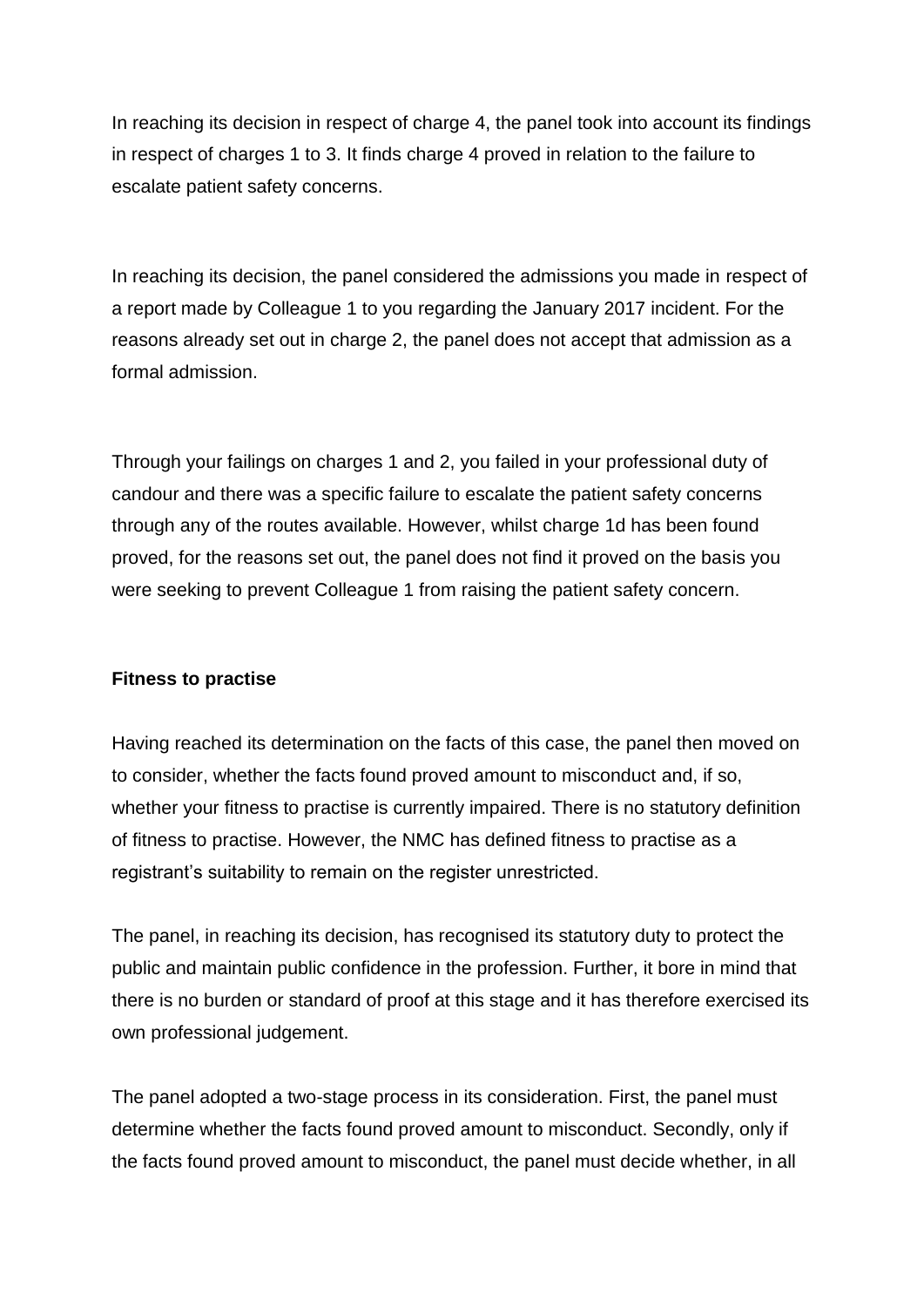the circumstances, your fitness to practise is currently impaired as a result of that misconduct.

## **Submissions on misconduct**

In coming to its decision, the panel had regard to the case of *Roylance v General Medical Council (No. 2)* [2000] 1 AC 311 which defines misconduct as a *'word of general effect, involving some act or omission which falls short of what would be proper in the circumstances.'*

The panel had sight of the following written submissions on misconduct from Miss Bass:

## *"Preamble*

- 1. *The panel will be aware that in deciding whether a Registrant's fitness to practise is impaired by reason of misconduct the correct course (per Cheatle v General Medical Council [2009] EWHC 645) is to embark upon a two stage process.*
- 2. *First, the panel should consider whether the facts found proved amount to misconduct.*
- 3. *In determining this questions there is no burden or standard of proof, it is entirely a matter for the panel's professional judgment (per Council for the Regulation of Health Care Professionals v (1) General Medical Council (2) Biswas [2006] EWHC 464 (Admin)).*

# *Misconduct*

4. *The comments of Lord Clyde in Roylance v General Medical Council [1999] UKPC 16 provide assistance when seeking to define misconduct:*

*'[331B-E] Misconduct is a word of general effect, involving some act or omission*  which falls short of what would be proper in the circumstances. The standard of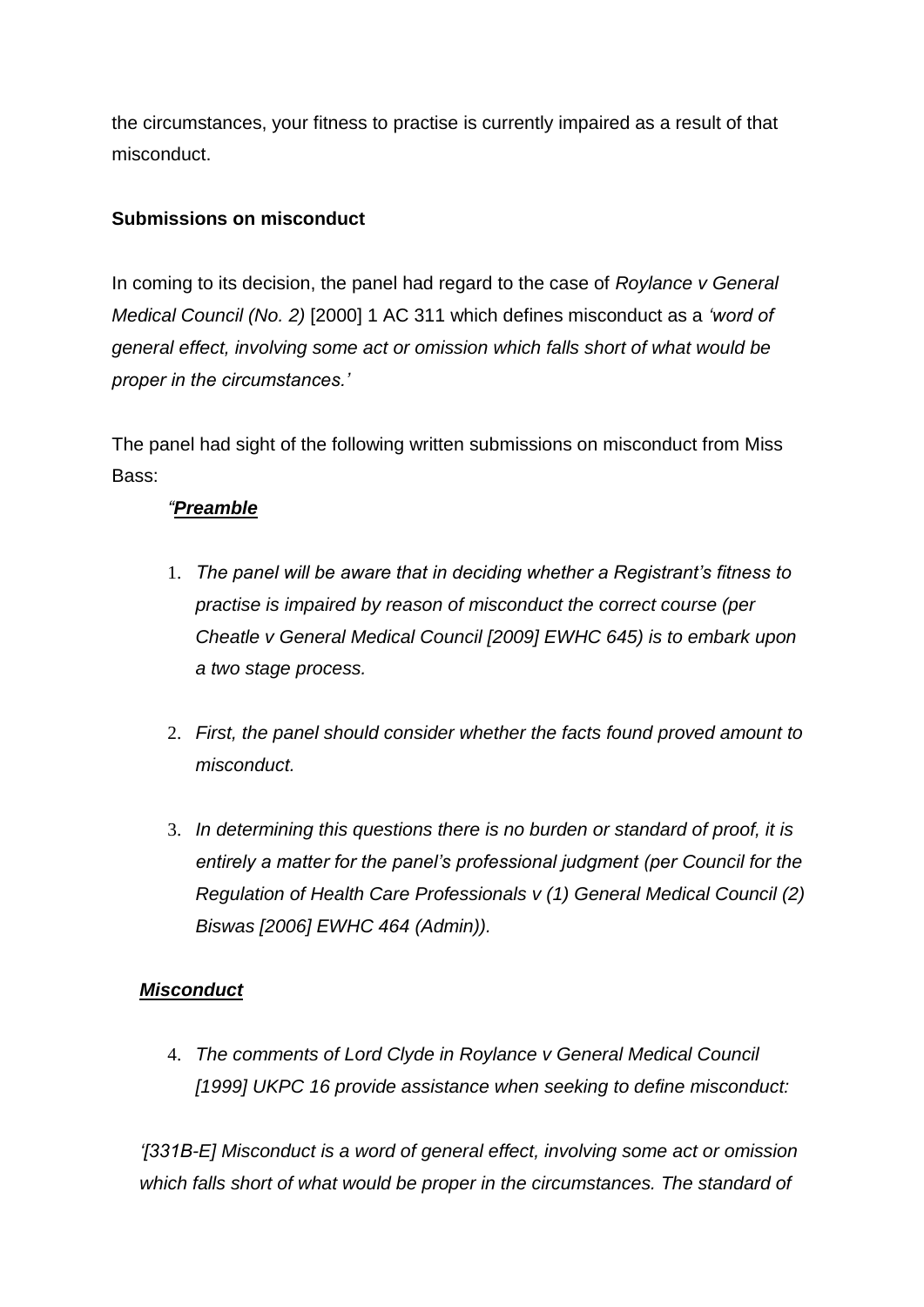*propriety may often be found by reference to the rules and standards ordinarily required to be followed by a practitioner in the particular circumstances'.*

5. *The panel may further be assisted by the comments of Elias LJ in R (on the application of Remedy UK Ltd) v General Medical Council [2010] EWHC 1245 (Admin) who stated that misconduct must be 'sufficiently serious that it can properly be described as misconduct going to fitness to practise'.*

# *The Code*

- 6. *Where the acts or omissions of a registered nurse are in question, what would be proper in the circumstances (per Roylance) is, in my submission, to be answered by reference to the Nursing and Midwifery Council's Code of Conduct.*
- 7. *I submit that the following parts of the Code are engaged and have been breached by the Registrant:*

# *3 Make sure that people's physical, social and psychological needs are assessed and responded to*

*To achieve this, you must:* 

*…*

*3.4 act as an advocate for the vulnerable, challenging poor practice and discriminatory attitudes and behaviour relating to their care*

# *4 Act in the best interests of people at all times*

## *10 Keep clear and accurate records relevant to your practice*

*This applies to the records that are relevant to your scope of practice. It includes but is not limited to patient records.*

*To achieve this, you must:*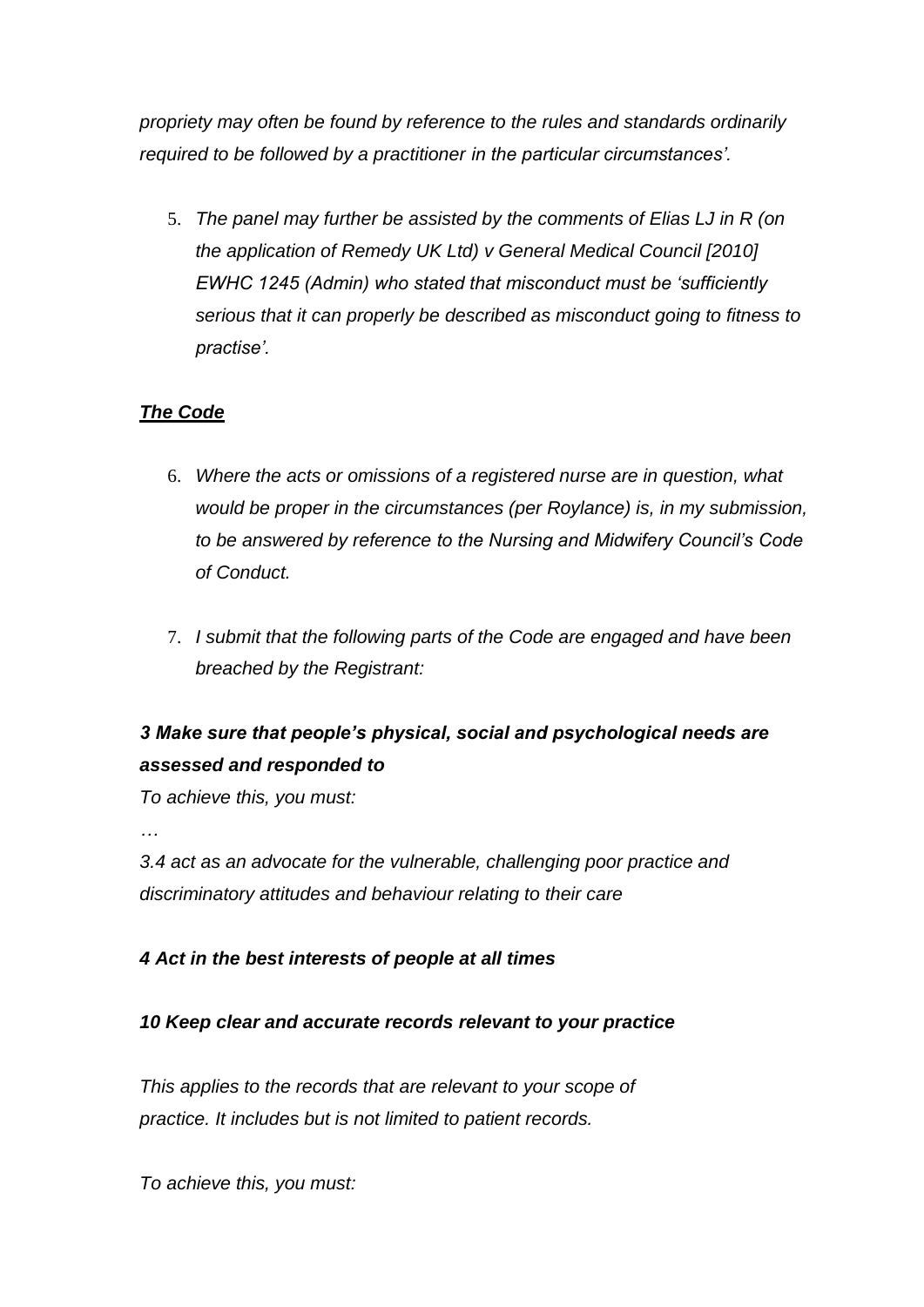*10.1 complete records at the time or as soon as possible after an event, recording if the notes are written some time after the event 10.2 identify any risks or problems that have arisen and the steps taken to deal* 

*with them, so that colleagues who use the records have all the information they need*

# *14 Be open and candid with all service users about all aspects of care and treatment, including when any mistakes or harm have taken place*

*To achieve this, you must:*

*14.1 act immediately to put right the situation if someone has suffered actual harm for any reason or an incident has happened which had the potential for harm.*

*14.2 explain fully and promptly what has happened, including the likely effects, and apologise to the person affected and, where appropriate, their advocate, family or carers*

*14.3 document all these events formally and take further action (escalate) if appropriate so they can be dealt with quickly*

# *16 Act without delay if you believe that there is a risk to patient safety or public protection*

*To achieve this, you must:* 

*16.1 raise and, if necessary, escalate any concerns you may have about patient or public safety, or the level of care people are receiving in your workplace or any other health and care setting and use the channels available to you in line with our guidance and your local working practices*

*…*

*16.4 acknowledge and act on all concerns raised to you, investigating, escalating or dealing with those concerns where it is appropriate for you to do so 16.5 not obstruct, intimidate, victimise or in any way hinder a colleague, member of staff, person you care for or member of the public who wants to raise a concern* 

*16.6 protect anyone you have management responsibility for from any harm, detriment, victimisation or unwarranted treatment after a concern is raised*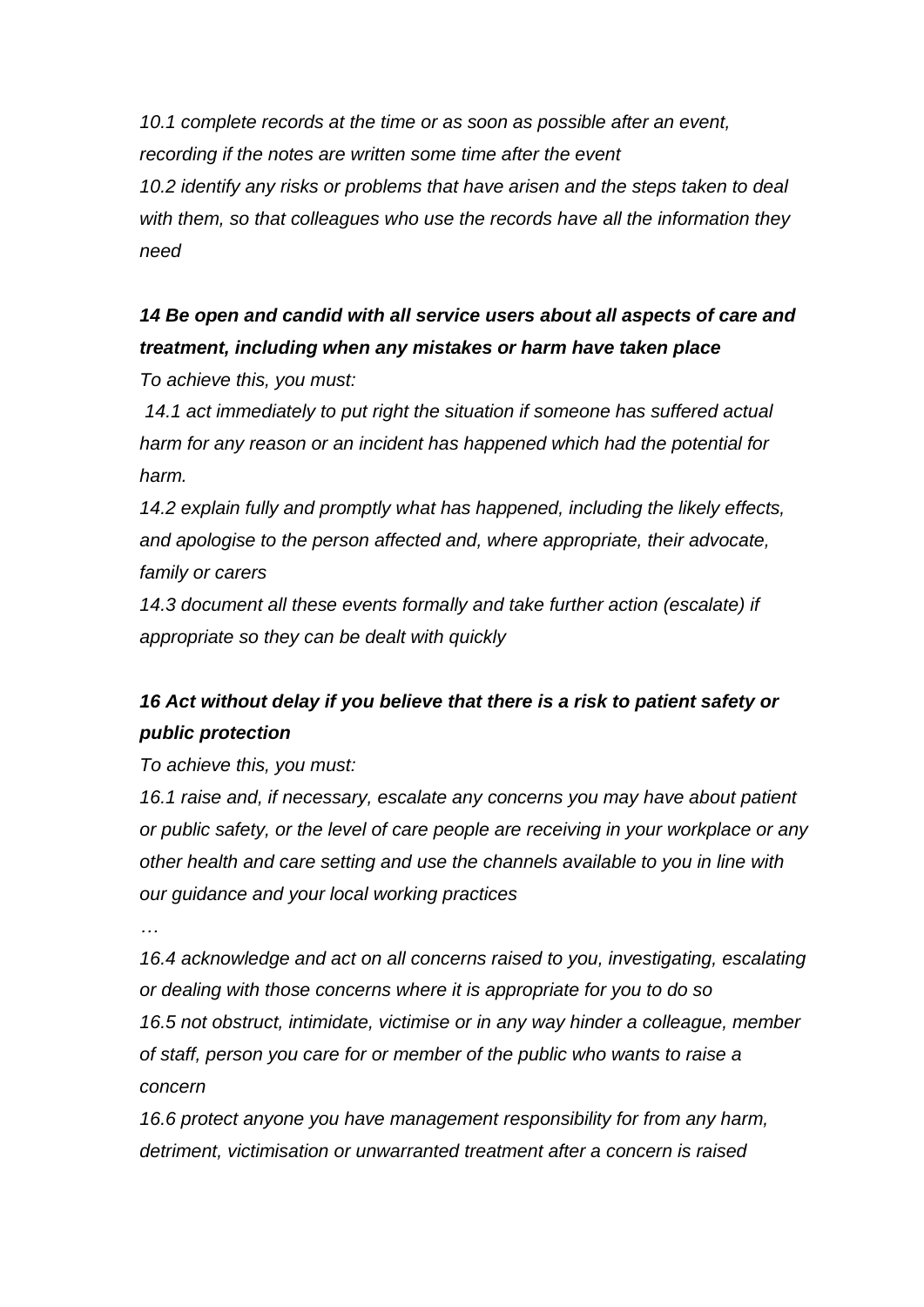# *17 Raise concerns immediately if you believe a person is vulnerable or at risk and needs extra support and protection*

*To achieve this, you must:* 

*17.1 take all reasonable steps to protect people who are vulnerable or at risk from harm, neglect or abuse* 

*17.2 share information if you believe someone may be at risk of harm, in line with the laws relating to the disclosure of information*

## *20 Uphold the reputation of your profession at all times*

*To achieve this, you must:* 

*20.1 keep to and uphold the standards and values set out in the Code 20.2 act with honesty and integrity at all times, treating people fairly and without discrimination, bullying or harassment* 

*20.3 be aware at all times of how your behaviour can affect and influence the behaviour of other people* 

*20.4 keep to the laws of the country in which you are practising* 

*20.5 treat people in a way that does not take advantage of their vulnerability or cause them upset or distress*

*…*

*20.8 act as a role model of professional behaviour for students and newly qualified nurses, midwives and nursing associates to aspire to*

# *25 Provide leadership to make sure people's wellbeing is protected and to improve their experiences of the health and care system*

*To achieve this, you must:*

*25.1 identify priorities, manage time, staff and resources effectively and deal with risk to make sure that the quality of care or service you deliver is maintained and improved, putting the needs of those receiving care or services first 25.2 support any staff you may be responsible for to follow the Code at all times. They must have the knowledge, skills and competence for safe practice; and understand how to raise any concerns linked to any circumstances where the Code has, or could be, broken*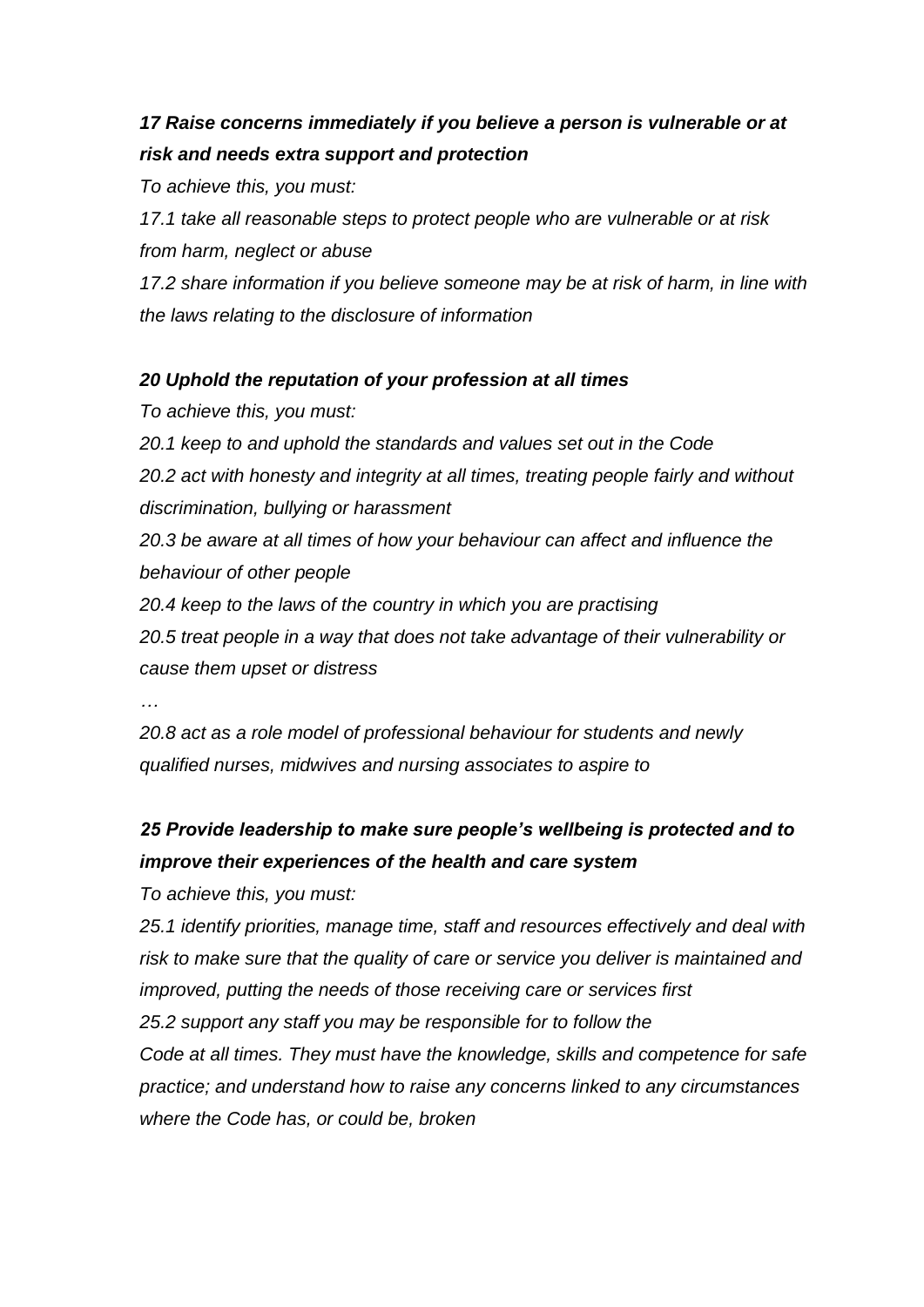- 8. *The misconduct in this case is twofold. Firstly, Ms Olusile failed to follow correct procedure on hearing of possible abuse of a patient on two occasions and secondly in doing so, she breached her duty of candour.*
- 9. *Failing to escalate and record the reports of abuse against a vulnerable patient left that patient at risk of harm for a number of months. If the patient had been safeguarded after the report in January, arguably, the concern in May could have been avoided entirely.*
- 10.*All healthcare professionals have a duty of candour, this is a professional responsibility to be open and honest when things go wrong. Not only is it specifically referenced in the Code, there is also guidance specifically on this duty which focuses not only on the duty to be open and honest with patients but also on the need to be open and honest within organisations in reporting adverse incidents or near misses that may have led to harm.*

*Ms Olusile in all the circumstances of this case, departed from good professional practice and the facts as found are sufficiently serious to constitute misconduct."*

The panel also had sight of Ms Hollis' written submissions on misconduct which are as follows:

*"The charges that have been found proven by the panel amount to:* 

- *a. Failing to escalate or record allegations, and complete incident forms as required (Charges 1a, 1b, 1c, 2a, 2b, and 2c);*
- *b. Telling a colleague not to mention the allegation to anyone else (although not to cover up an incident) (1d and 2d); and*
- *c. Breaching the duty of candour, albeit on the basis that there was a specific failure to escalate the patient safety concerns through any of the routes available, not on the basis that the Registrant was seeking to prevent a colleague from raising the patient safety concern (4).*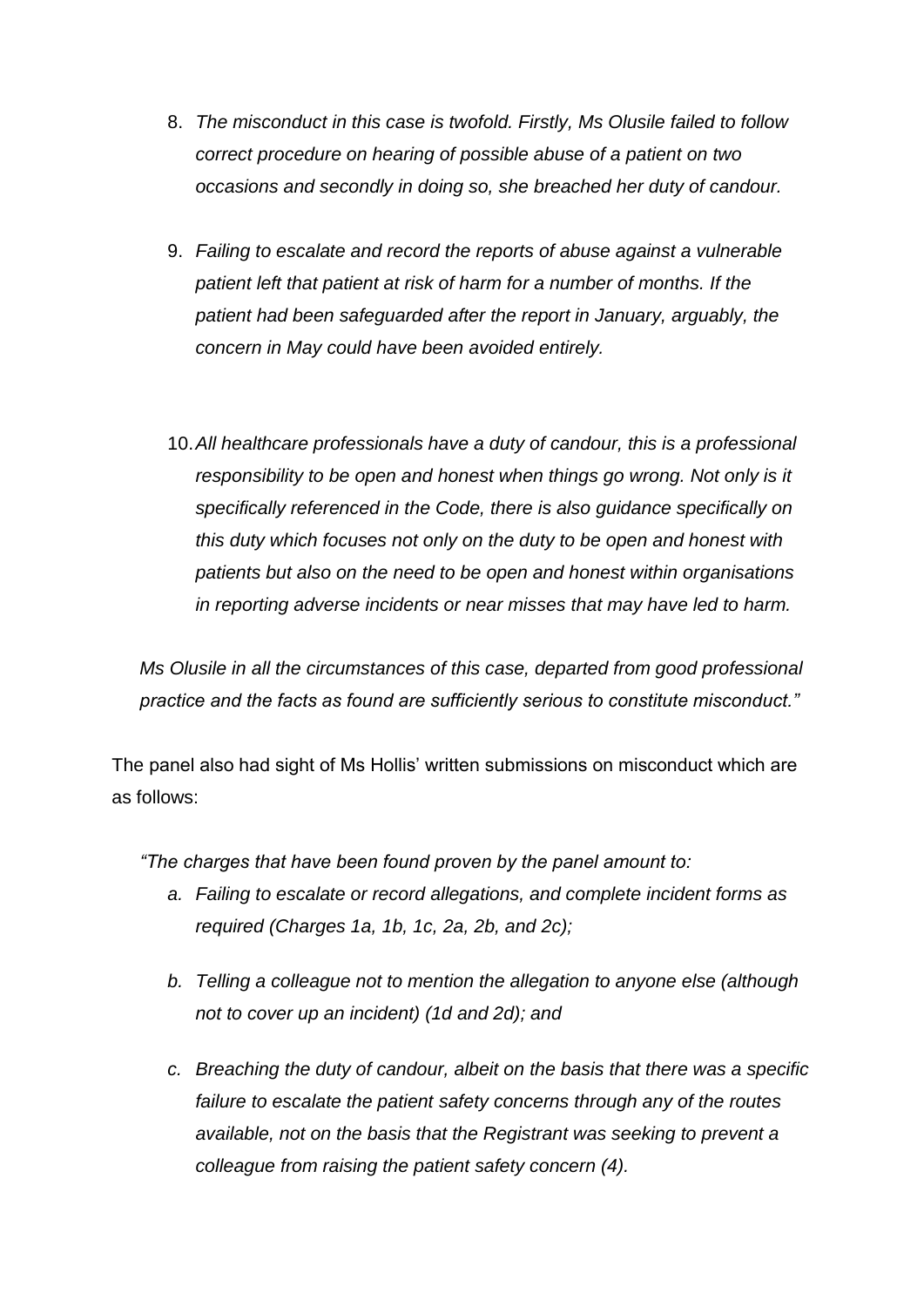*Ms Hollis submitted that your fitness to practice is not currently impaired.*

## *The Law*

*The panel will undoubtedly be aware that fitness to practice hearings are governed by the Nursing and Midwifery Order 2001 (the "Order") and the Nursing and Midwifery Council (Fitness to Practice) Rules 2004 (the "Rules").* 

*There is no burden or standard of proof when considering misconduct and impairment – they are both matters for a panel's professional judgment. The primary purpose of fitness to practice proceedings are to protect the public.* 

## *"Misconduct*

*'Misconduct' is a term which is not defined in the Order or the Rules.* 

*The courts have, on various occasions, sought to define the term. In the case of Roylance, it was said:* 

*"Misconduct is a word of general effect, involving some act or omission which falls short of what would be proper in the circumstances. The standard of propriety may often be found by reference to the rules and standards ordinarily required to be followed by a medical practitioner in the particular circumstances. The misconduct is qualified in two respects. First, it is qualified by the word "professional" which links the misconduct to the profession of medicine. Secondly, the misconduct is qualified by the word "serious". It is not any professional misconduct which will qualify. The professional misconduct must be serious".* 

*In R (Calhaem) v General Medical Council, Jackson J stated that:*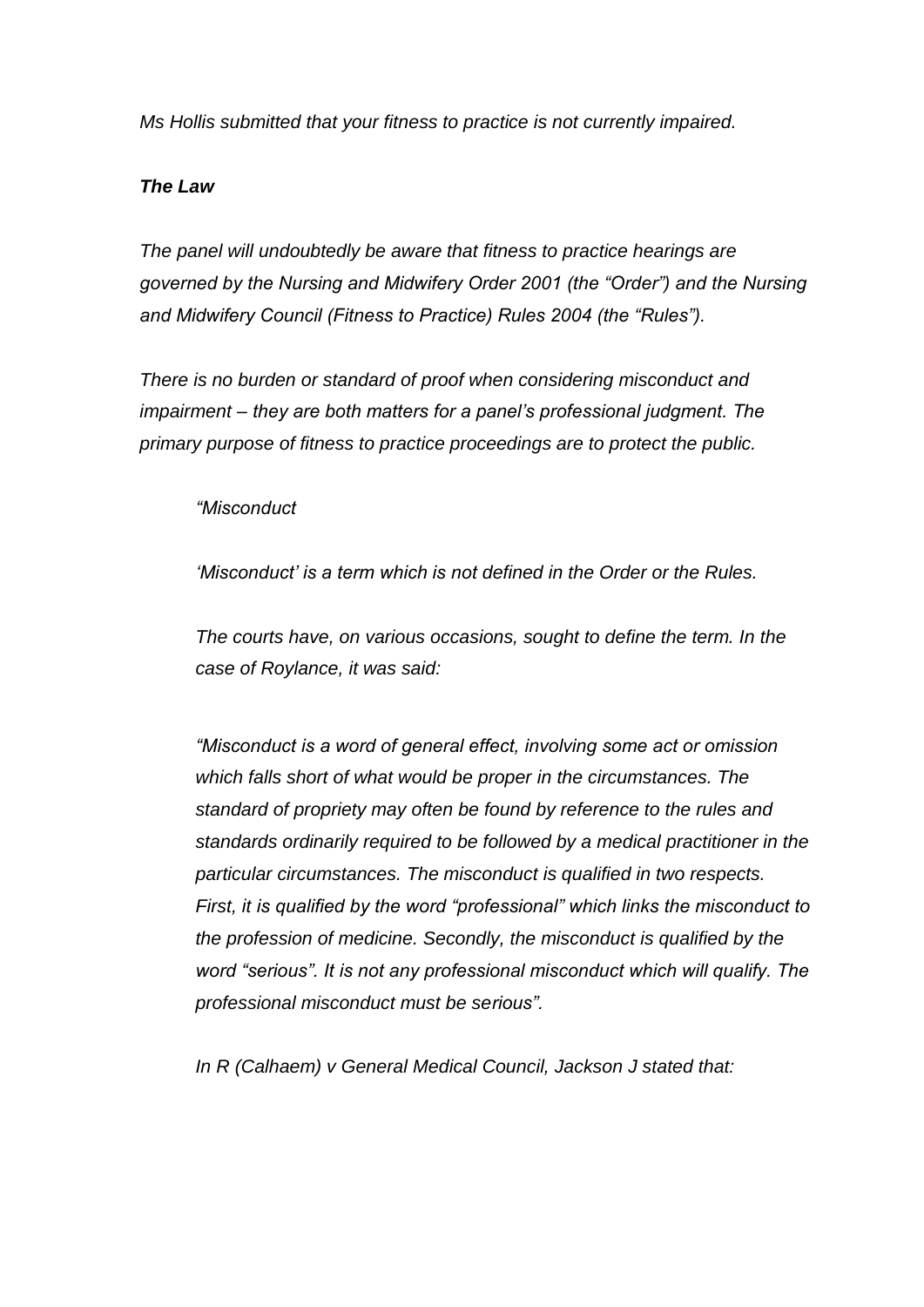*"The word 'misconduct' in [MA 1983] section 35C(2)(a) does not mean any breach of the duty owed by a doctor to his patient: it connotes a serious breach which indicates that the doctor's fitness to practise is impaired."* 

*Following a review of the authorities, His Lordship derived five principles relevant to that case, which involved failures by a consultant anaesthetist and departure from Good medical practice in the context of a serious operation. These are:* 

- *a. Mere negligence does not constitute 'misconduct' within the meaning of section 35C(2)(a) of the MA 1983. Nevertheless, and depending upon the circumstances, negligent acts or omissions which are particularly serious may amount to 'misconduct'.*
- *b. A single negligent act or omission is less likely to cross the threshold of 'misconduct' than multiple acts or omissions. Nevertheless, and depending upon the circumstances, a single negligent act or omission, if particularly grave, could be characterised as 'misconduct'.*
- *c. 'Deficient professional performance' within the meaning of section 35C(2)(b) is conceptually separate both from negligence and from misconduct. It does not mean any instance of sub-standard work. It connotes a level of professional performance which indicates that the doctor's fitness to practise is impaired. It is unacceptably low which (save in exceptional circumstances) has been demonstrated by reference to a fair sample of the doctor's work.*
- *d. A single instance of negligent treatment, unless very serious indeed, would be unlikely to constitute 'deficient professional performance'.*
- *e. It is neither necessary nor appropriate to extend the interpretation of 'deficient professional performance' in order to encompass matters which constitute 'misconduct'.*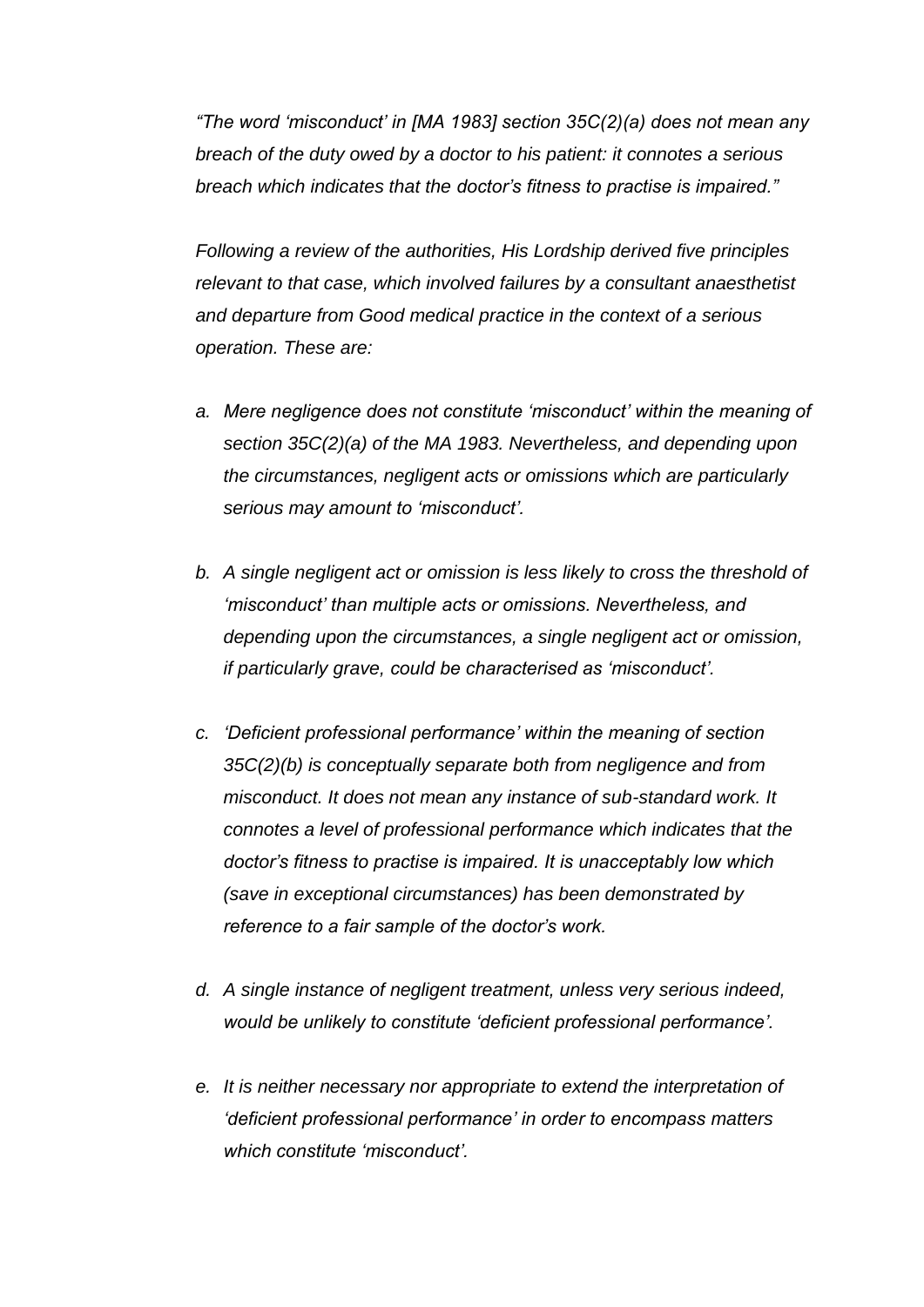*The charges, as found proven by the panel, amount largely to your negligence, or failure to act, rather than any specific action you took. In those circumstances, the following case law may assist.* 

*In Nandi v General Medical Council, Collins J adopted the observation of Lord Clyde in Rylands v General Medical Council that:* 

*"… professional misconduct is 'a falling short by omission or commission of the standards of conduct expected among medical practitioners, and such falling short must be serious'. The adjective 'serious' must be given its proper weight, and in other contexts there has been reference to conduct which would be regarded as deplorable by fellow practitioners. It is of course possible for negligent conduct to amount to serious professional misconduct, but the negligence must be to a high degree."* 

*Whether the facts as found amount to misconduct is a matter for the panel's professional judgment."*

## **Submissions on impairment**

Miss Bass moved on to the issue of impairment and addressed the panel on the need to have regard to protecting the public and the wider public interest. This included the need to declare and maintain proper standards and maintain public confidence in the profession and in the NMC as a regulatory body. This included reference to the case of *Council for Healthcare Regulatory Excellence v (1) Nursing and Midwifery Council (2) and Grant* [2011] EWHC 927 (Admin)*.* 

The panel had sight of Miss Bass' written submissions which are as follows:

"*Impairment*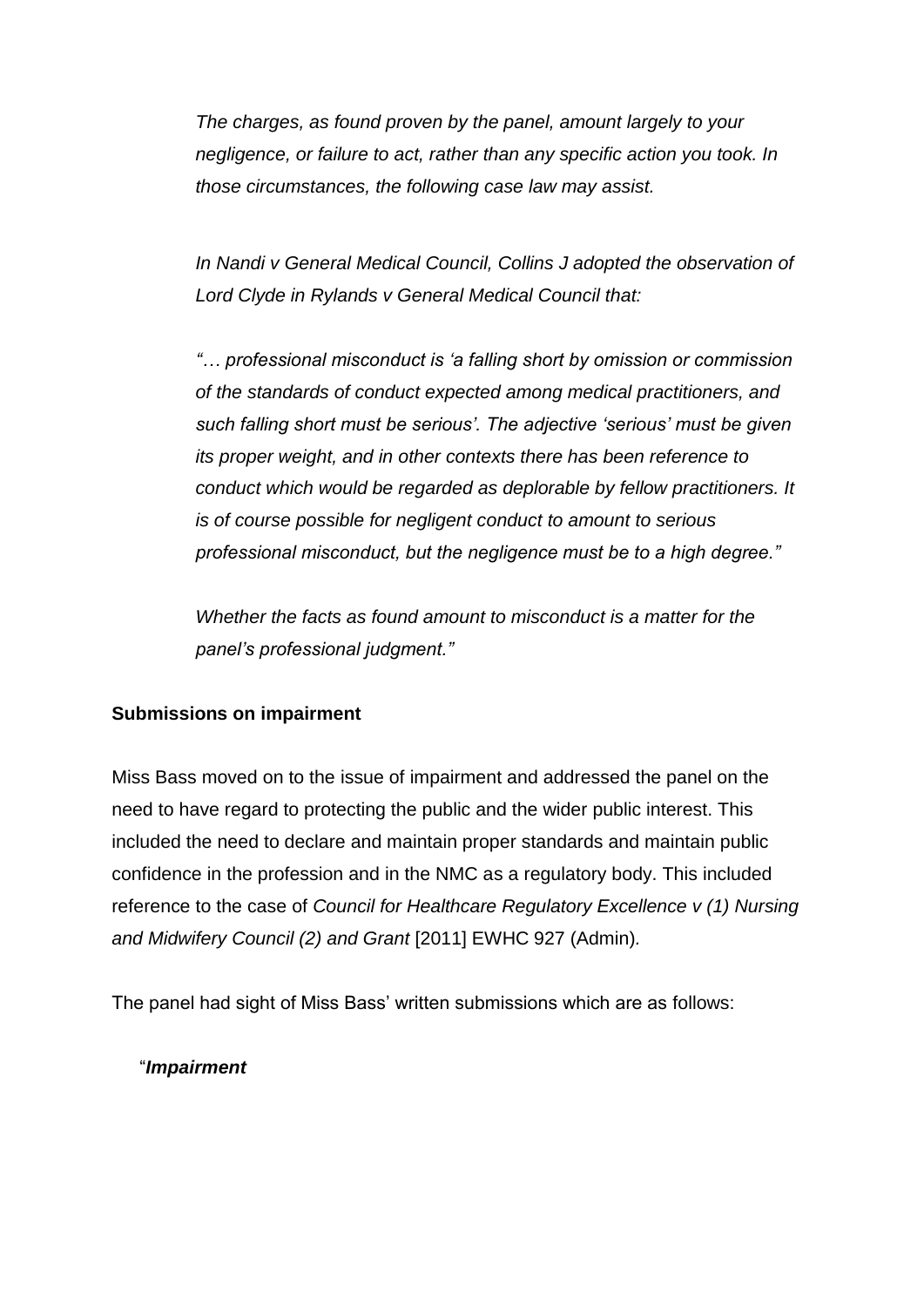- 11.*If the panel finds the facts found proved do amount to misconduct the next matter the panel must consider is whether the Registrant's fitness to practise is currently impaired by reason of that misconduct.*
- *13. Impairment is conceptually forward looking and therefore the question for the panel is whether Ms Olusile is impaired as at today's date (per Cohen also Zgymunt v General Medical Council [2008] EWHC 2643 (Admin)).*
- *14. The panel should note that, in line with rule 31(7)(b) of the Nursing and Midwifery Council (Fitness to Practise) Rules 2004, a departure from the Code is not of itself sufficient to establish impairment of fitness to practise, that question, like misconduct is a matter for the panel's professional judgment.*
- *15. I submit that the panel is likely to find the questions outlined by Dame Janet Smith in the 5th Shipman Report (as endorsed in the case of Council for Healthcare Regulatory Excellence v (1) Nursing and Midwifery Council (2) Grant [2011] EWHC 927 (Admin)) helpful. Those questions are :*
	- *1. has [the Registrant] in the past acted and/or is liable in the future to act as so to put a patient or patients at unwarranted risk of harm; and/or*
	- *2. has [the Registrant] in the past brought and/or is liable in the future to bring the [nursing] profession into disrepute; and/or*
	- *3. has [the Registrant] in the past committed a breach of one of the fundamental tenets of the [nursing] profession and/or is liable to do so in the future.*
	- *4. has [the Registrant] in the past acted dishonestly and/or is liable to act dishonestly in the future.*
- *16. In my submission the first three questions can be answered in the affirmative in respect of past conduct.*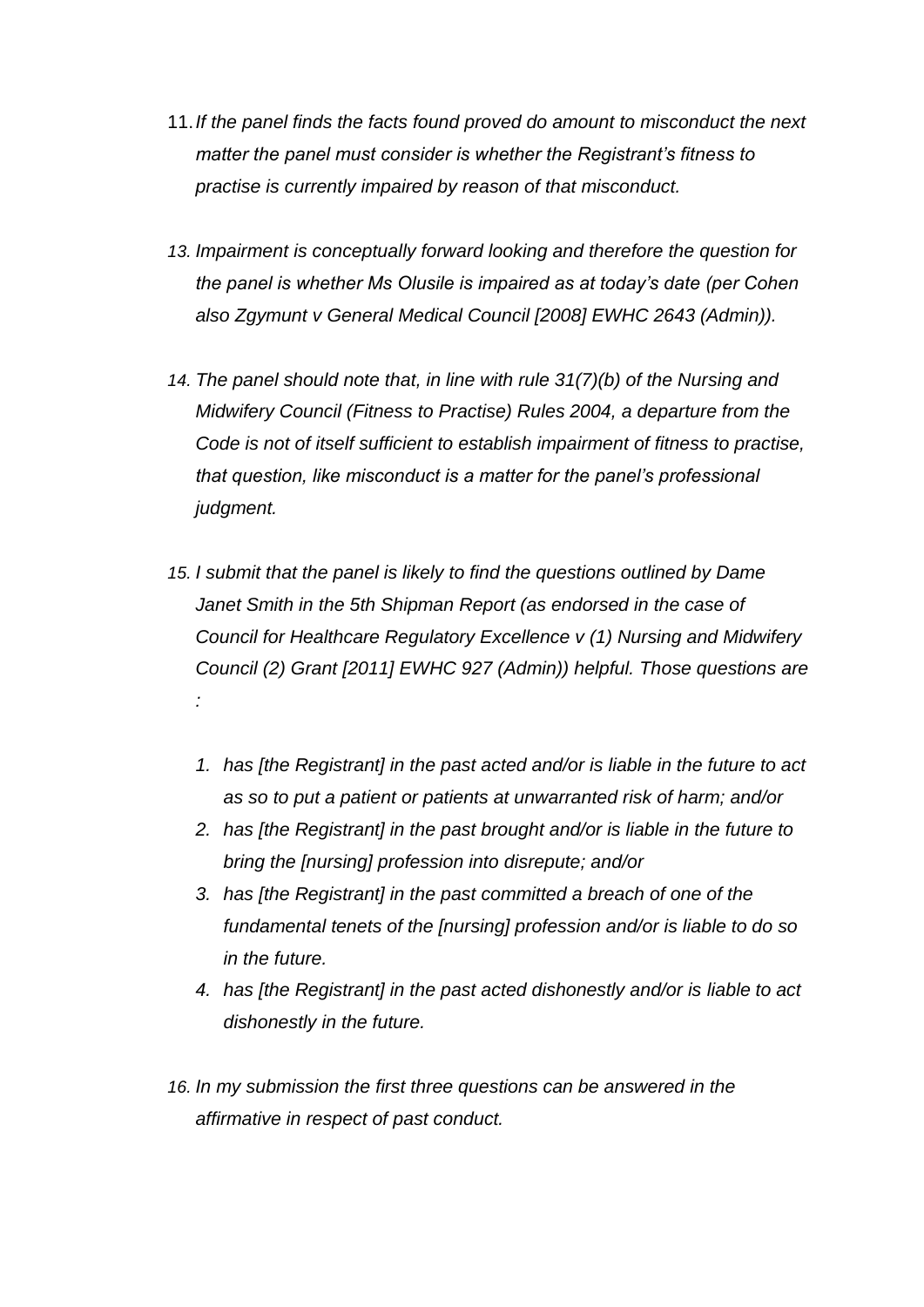- *17. Current impairment can be found either on the basis that there is a continuing risk or that the public confidence in the nursing profession and the NMC as regulator would be undermined if such a finding were not made.*
- *18. Duty of candour is a fundamental tenet of the profession, it is essential that nurses are open and honest when things go wrong both for the protection of patients and to maintain public confidence in the profession and to uphold proper professional standards. A breach of the duty of candour is sufficient to warrant a finding of current impairment on public interest grounds alone.*
- *19. With regard to future risk, the panel will likely find assistance in the questions asked by Silber J in Cohen, namely, is the misconduct easily remediable, has it in fact been remedied and is it is highly unlikely to be repeated.*
- *20. As to the risk of repetition, Ms Olusile has demonstrated remorse before you in this hearing and in her written reflections. She has explained that she has learnt a lot since the incidents and has explained that the conduct was a result of a lapse in judgement due to feeling under pressure at work and at home. Ms Olusile explained that she now works in a very supportive environment and does not experience the same pressures that she did at the time of the events described in the charges. In questioning, Ms Olusile said that it was what she had learnt and not the supportive working environment that has resulted in a lack of repetition but there was very little explanation as to what that means in practical terms. I would invite the panel to consider whether Ms Olusile has done enough to persuade you that the actions/omissions would not be repeated should she find herself similarly in a position where she felt under pressure.*
- *21. Further, breaching the duty of candour is not only a breach of a fundamental tenet of the profession, it is also described in NMC guidance as a serious concern which is more difficult to put right. Without any proper*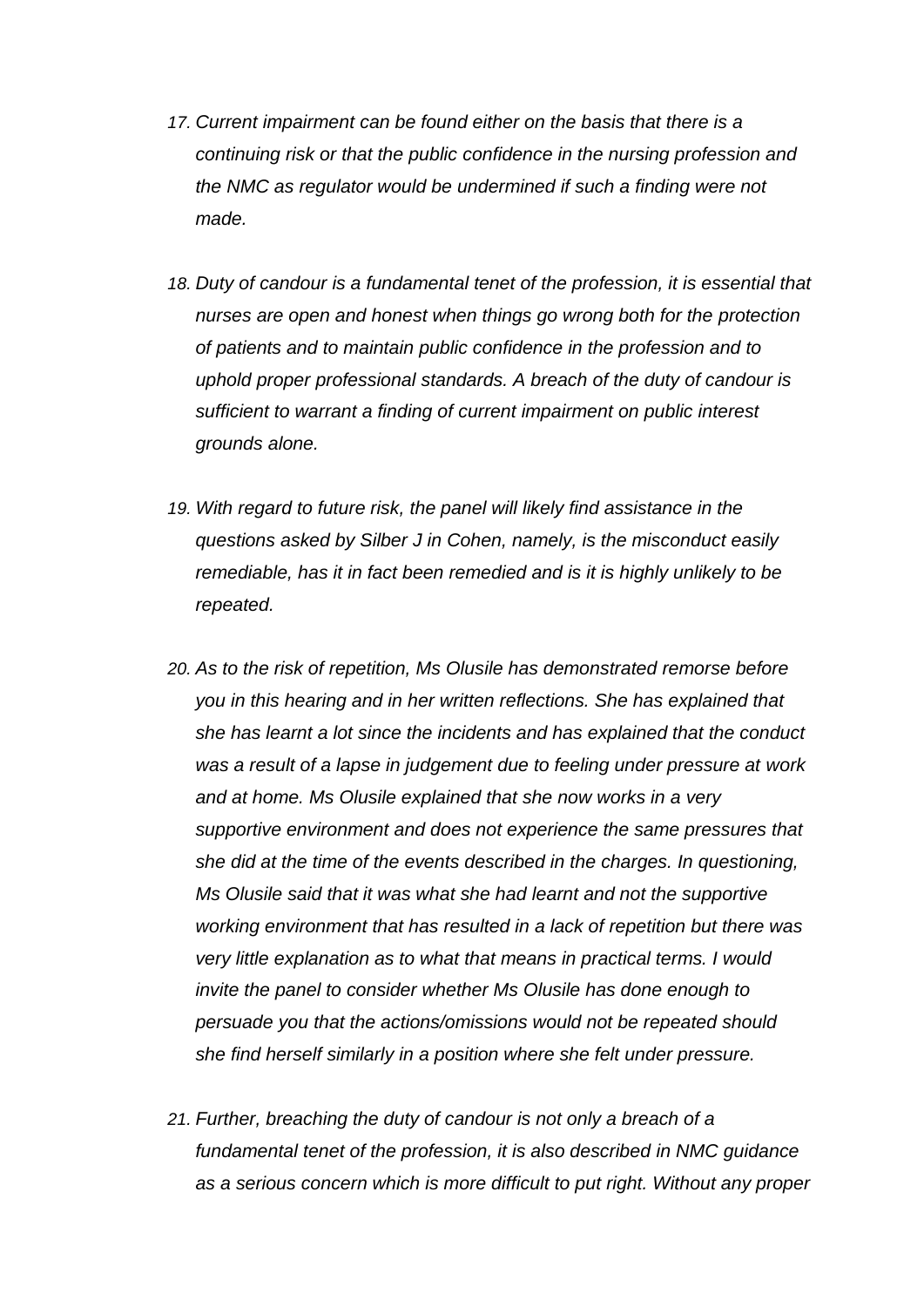*explanation of how the failings came to be repeated in January and May 2017, and how you can be satisfied that it would not be repeated again, I submit that the breach of duty of candour has not been remedied and repetition is a very real possibility.* 

22. *For all the reasons detailed above, I submit that a risk of repetition remains and the registrant's actions, particularly the breach of the duty of candour, are so serious that a finding of current impairment is required in order to protect the public and to maintain public confidence in the profession and to uphold proper professional standards.*

The panel also had sight of Ms Hollis' written submissions on your behalf which are as follows:

### *"Impairment*

*'Impairment' is also a term which is not defined in either the Order or the Rules.* 

*The purpose of fitness to practise proceedings is not to punish the registrant for past wrongdoings but to protect the public or profession where a registrant's current fitness to practise is impaired. Past conduct is a factor which can be taken into account, but panels should also take into account other relevant factors, such as whether the conduct in question is easily remediable, whether it has been remedied, and the likelihood of repetition.* 

*If the panel concludes that Mrs Olusile's conduct does amount to misconduct, it is respectfully invited to find that Mrs Olusile's fitness to practice is not currently impaired for the following reasons:* 

*a. A period of over five years has elapsed since the conduct leading to the charges occurred. In that time, Mrs Olusile has reflected on the events that occurred between January – May 2017, and has completed*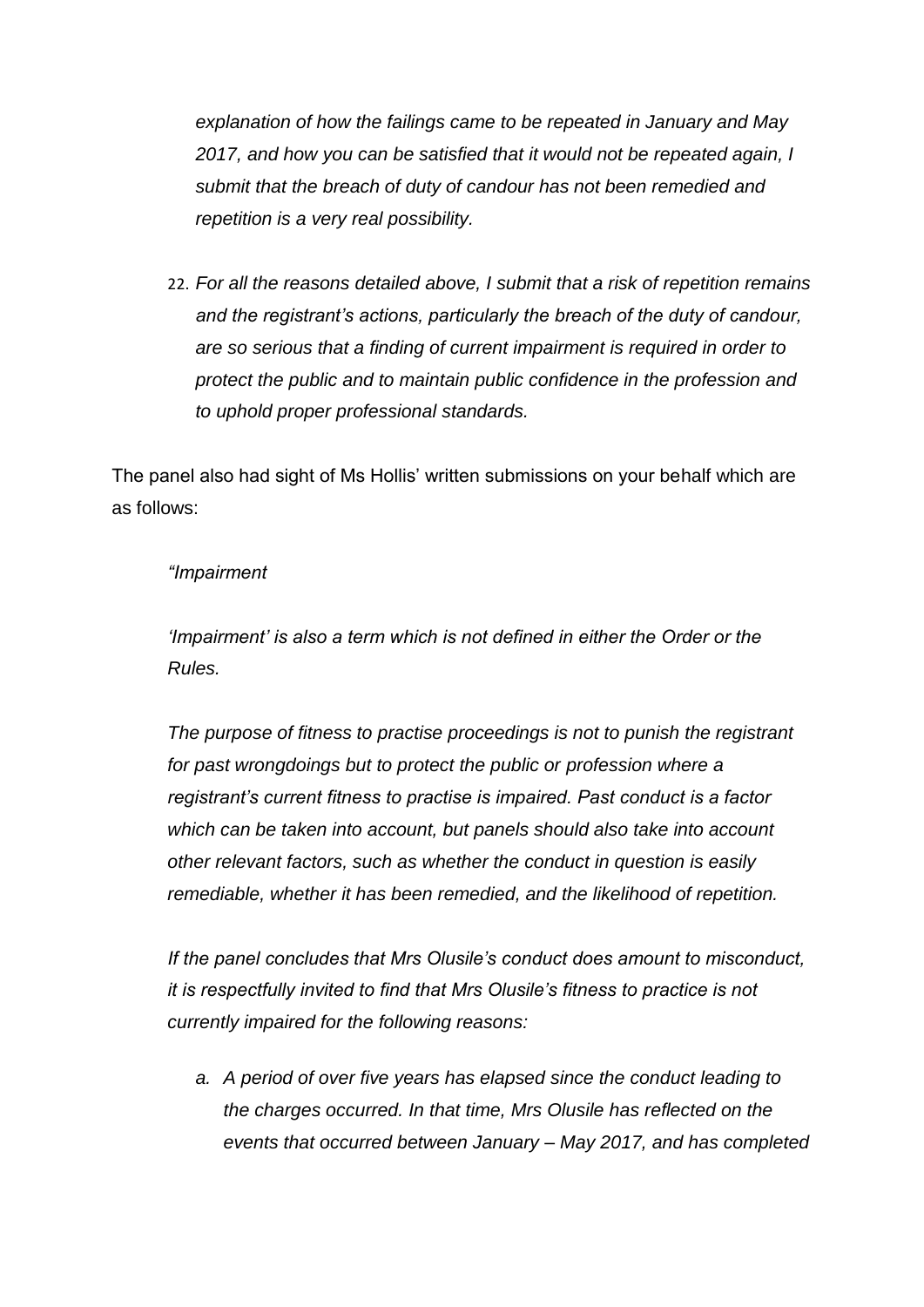*many training courses in order to prevent future incidents (selection of training certificates provided at Registrant's Bundle p.2 – 6).* 

- *b. She has had an exemplary career spanning over 34 years which is otherwise unblemished.*
- *c. Throughout the duration of these proceedings, she has continued to work as a nurse without restriction and without any cause for concern. Her employers are aware of these proceedings and are fully supportive.*
- *d. She has demonstrated genuine remorse and learned from her mistakes.*

*1*

*The nature of the conduct and the circumstances in which it was committed make it unlikely that it will be repeated. The circumstances at Elmwood at the time were difficult – there were concerns about staffing levels at the home, and Mrs Olusile was exceptionally busy with a large number of responsibilities. Her difficult personal circumstances at home compounded with the challenging circumstances at Elmwood led to the failures occurring. These circumstances are unlikely to arise again, but in the event that similar circumstances arose, Mrs Olusile said she has learned from this experience and now has a good foundation and a good understanding of what she should and shouldn't do.* 

## *PUBLIC INTEREST FACTORS*

### *Professional Standards*

*It is accepted that there is a public interest in maintaining public confidence in the profession and declaring and upholding proper standards of conduct.* 

*Mitigation focuses on what Mrs Olusile has done to address any concerns about her practice.*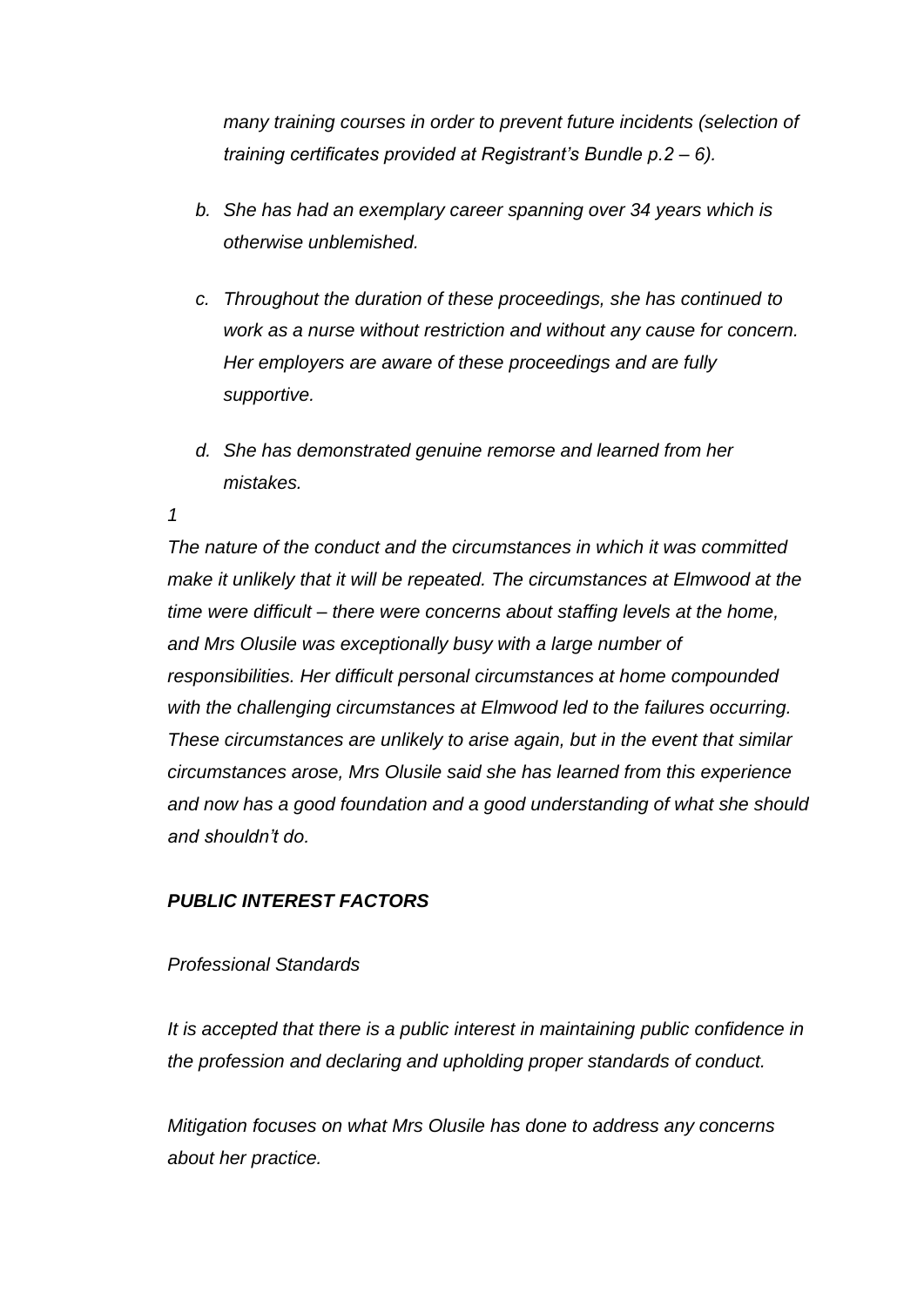#### *Valuable Contribution to the Profession*

*There is a strong public interest in retaining a person who is able to make (and in this case, is making) a valuable contribution to the nursing profession.* 

*Aside from Mrs Olusile's otherwise unblemished 34-year record of practice, further evidence of her valuable contributions to the profession is found in the testimonials written on her behalf.*

- *a. Mrs Rekha Govindan, Registered manager at Chegworth Nursing Home (Registrant's Bundle, p. 7 and 8). Mrs Govindan has known Mrs Olusile in a professional capacity for around 20 years, and has "always had opportunity to observe Adedehinbo's practice...she is a very good communicator, very polite, professional to deal with…Many relatives officially mentioned and expressed their gratitude that how well Adedenhinbo looked after their loved ones." Her documentation is "accurate, precise, and informative, and always leave reports at my desk in my absence". She says that "due to previous experience, Adedehinbo is always one step ahead of reporting any incidents regardless of how small the matter is". In addition, Adedehinbo always "offers help and support to junior staffs and does conduct staff supervision. There was no single concern raised about Adedehinbo all these years...and she is well known among the staff for her attitude, professionalism, and helping hand." In her opinion, Mrs Olusile is "100% fit to practice as registered nurse without restriction" and it would be a loss if her name is removed from the register.*
- *b. Ms Damilola Olusile, daughter (currently a GP trainee) (Registrant's Bundle, p.9). "My mum has been a nurse for over 30 years and takes so much pride in her job and profession. She is efficient, caring and meticulous about her job. She is very knowledgeable, polite, and has good communication with people all around her. She is always ready to*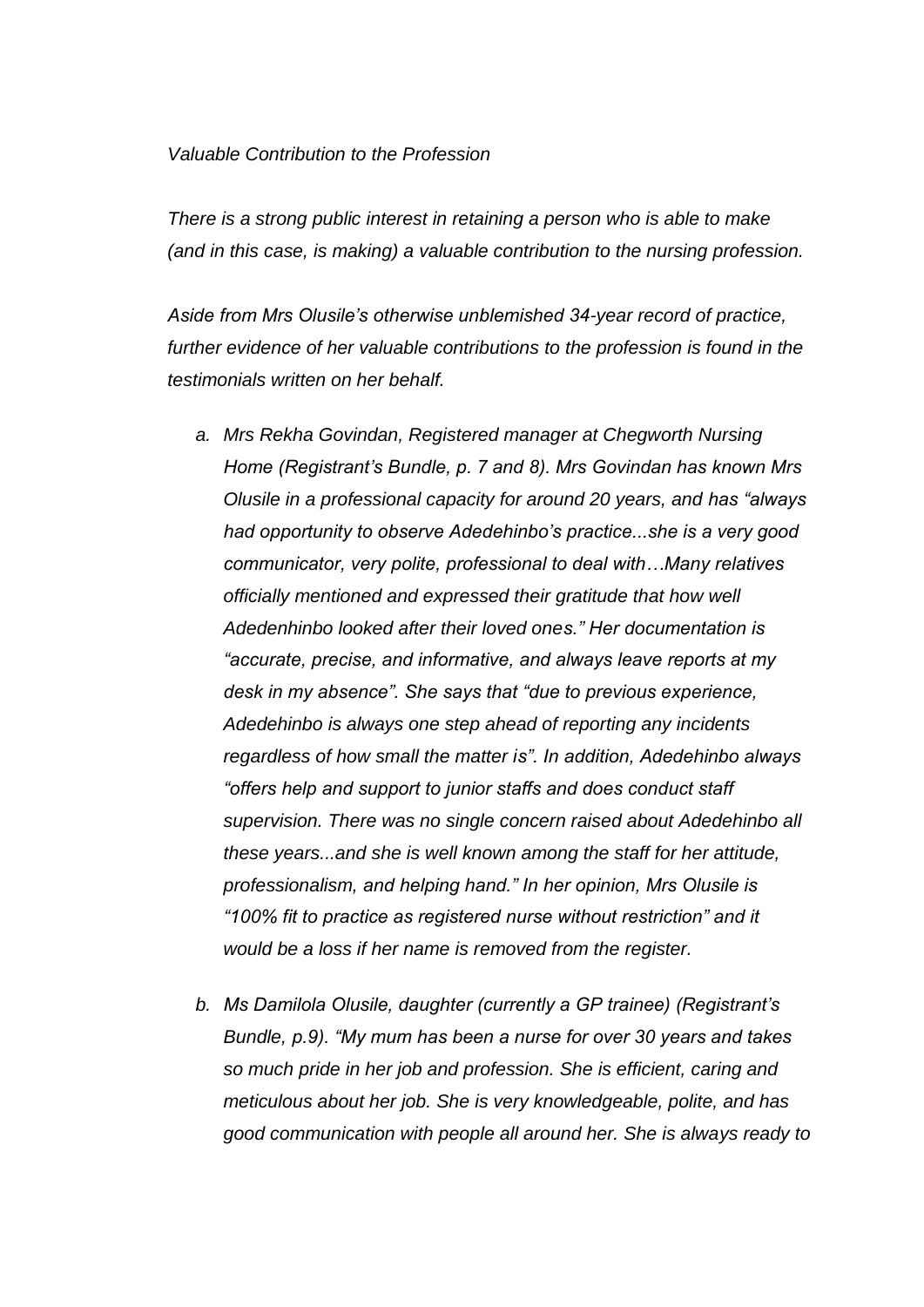*offer help…Her colleagues often sing her praise and tell me how lucky I am to have such a caring mum".* 

*Insight and Remediation* 

*1*

*It should be clear from Mrs Olusile's oral and written evidence that she has reflected and holds a high degree of insight into her conduct. She has also demonstrated clear remorse.* 

*Despite the prolonged nature of these proceedings, and the stress that has inevitably resulted from them, Mrs Olusile has maintained her professionalism.* 

# *Conclusion*

*It is submitted that in the circumstances, Mrs Olusile has demonstrated sufficient insight and has taken steps to address any concerns arising from the incidents. It is also submitted that the risk of repetition in the future is reduced. She has an otherwise positive professional record, including an absence of any other concerns from past or current employers, and has not been the subject of any previous regulatory proceedings. She has engaged throughout the process.* 

*The panel is respectfully invited to find that:* 

- *a. Mrs Olusile's actions do not amount to misconduct; or*
- *b. That her fitness to practice is not currently impaired."*

The panel accepted the advice of the legal assessor which included reference to a number of relevant judgments.

## **Decision and reasons on misconduct**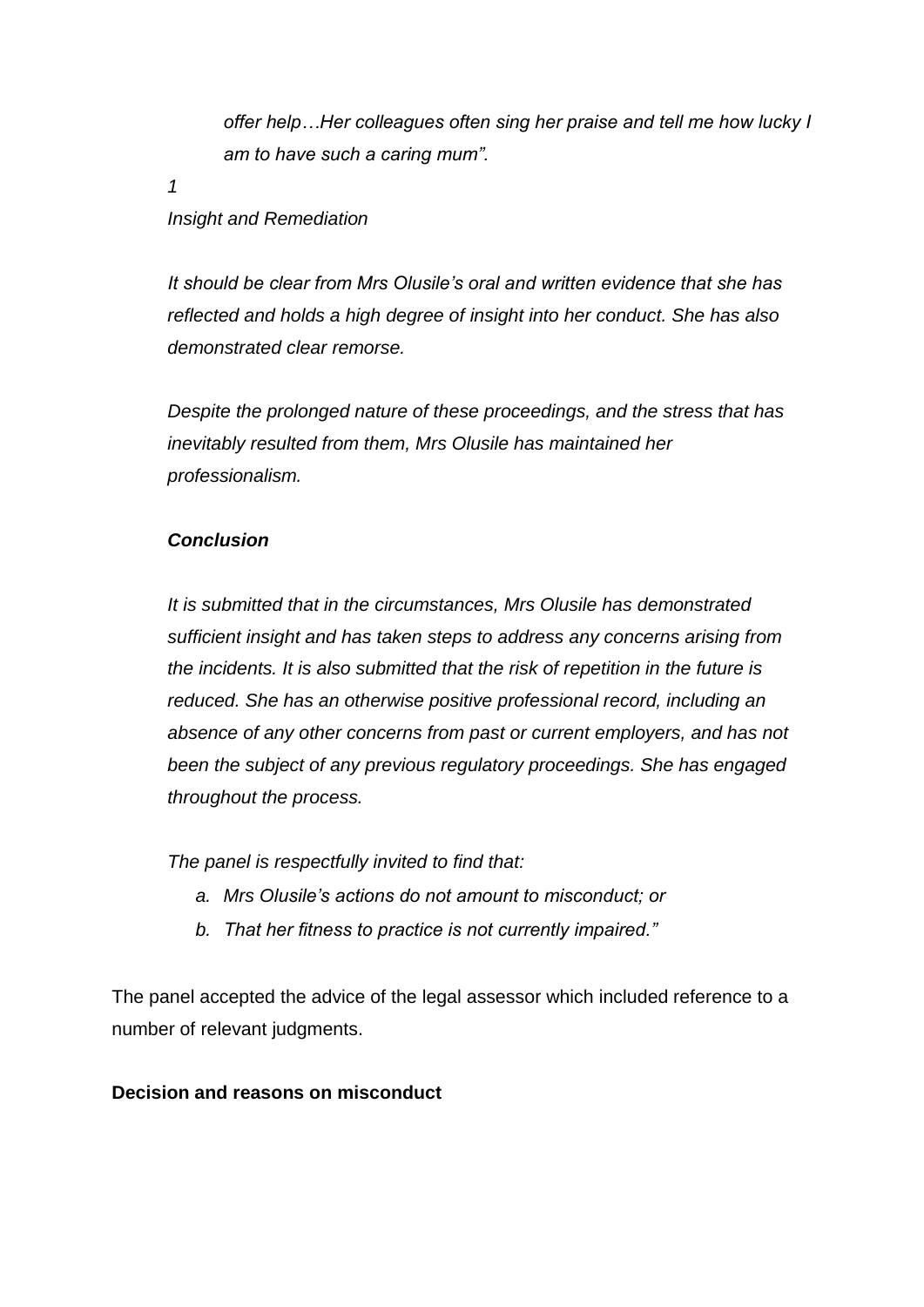When determining whether the facts found proved amount to misconduct, the panel had regard to the terms of the Code.

The panel was of the view that your actions did fall significantly short of the standards expected of a registered nurse, and that your actions amounted to a breach of the Code as outlined in Miss Bass' submissions.

The panel appreciated that breaches of the Code do not automatically result in a finding of misconduct. However, the panel was of the view that the breaches in the Code, especially parts 16, 17 and 25, had been repeated, in both January and May 2017, and had over a period of months the potential to cause harm to a vulnerable resident.

The panel found that your actions did fall seriously short of the conduct and standards expected of a nurse and amounted to misconduct.

### **Decision and reasons on impairment**

The panel next went on to decide if as a result of the misconduct, your fitness to practise is currently impaired.

Nurses occupy a position of privilege and trust in society and are expected at all times to be professional and to uphold the duty of candour. Patients and their families must be able to trust nurses with their lives and the lives of their loved ones. To justify that trust, nurses must be honest and open and act with integrity. They must make sure that their conduct at all times justifies both their patients' and the public's trust in the profession.

In this regard the panel considered the judgment of Mrs Justice Cox in the case of *CHRE v NMC and Grant* in reaching its decision. In paragraph 74, she said:

*'In determining whether a practitioner's fitness to practise is impaired by reason of misconduct, the relevant panel should generally consider not only whether the practitioner continues to present a risk to*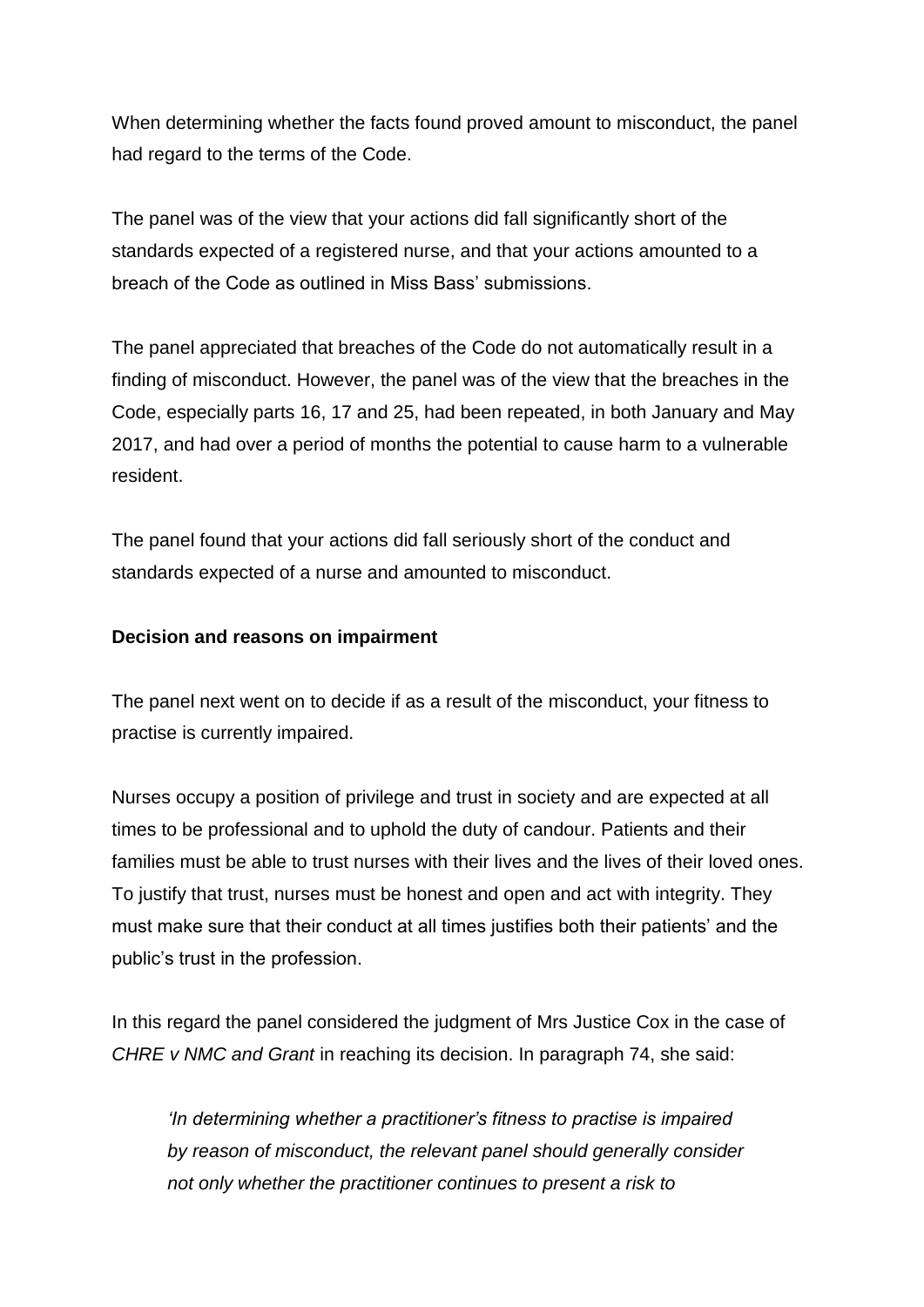*members of the public in his or her current role, but also whether the need to uphold proper professional standards and public confidence in the profession would be undermined if a finding of impairment were not made in the particular circumstances.'*

In paragraph 76, Mrs Justice Cox referred to Dame Janet Smith's "test" which reads as follows:

*'Do our findings of fact in respect of the doctor's misconduct, deficient professional performance, adverse health, conviction, caution or determination show that his/her fitness to practise is impaired in the sense that s/he:*

- *a) has in the past acted and/or is liable in the future to act so as to put a patient or patients at unwarranted risk of harm; and/or*
- *b) has in the past brought and/or is liable in the future to bring the medical profession into disrepute; and/or*
- *c) has in the past breached and/or is liable in the future to breach one of the fundamental tenets of the medical profession; and/or*
- *d) …*

The panel finds that patients were put at risk as a result of your misconduct. Further, it determined that your misconduct had breached the fundamental tenets of the nursing profession and therefore brought its reputation into disrepute.

The panel considered that, in your oral evidence, you demonstrated an understanding of what you would do differently next time. It also noted that you apologised and showed remorse for your misconduct. However, the panel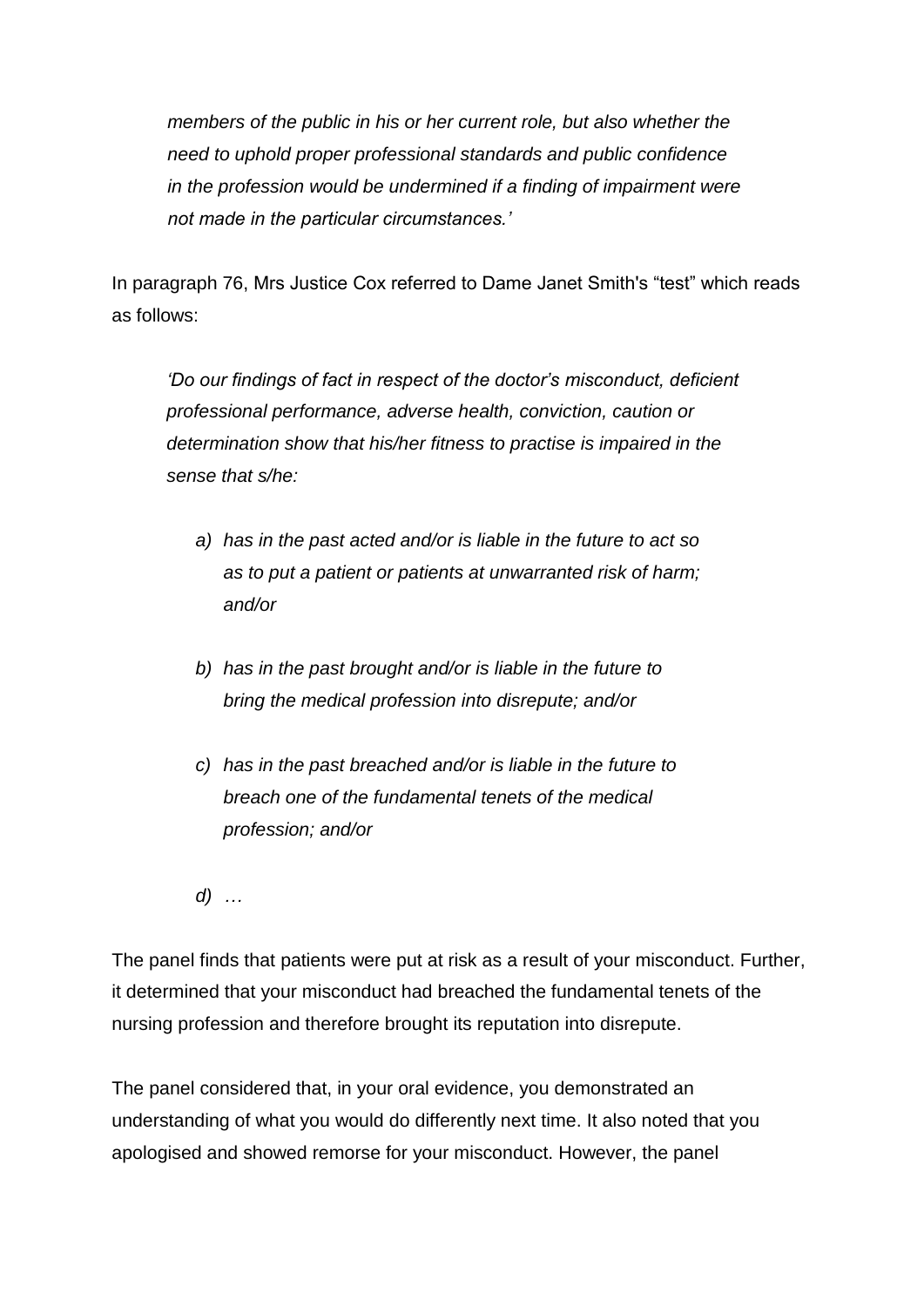determined that you demonstrated limited insight into how your actions put patients at risk of harm. It took into account your reflective pieces, dated 2019 and 2022 and it noted that both reflective pieces are similar in content despite having been written three years apart.

The panel was satisfied that the misconduct in this case is capable of being addressed. Therefore, the panel carefully considered the evidence before it in determining whether or not you have taken steps to strengthen your practice. The panel took into account the mandatory and voluntary training which you have undertaken as seen in your training certificates.

The panel also considered that you are currently practising as a nurse full-time at Chegworth Nursing Home and have done so without concern since 2018 as stated in testimonials from the Registered Manager. These testimonials from 2019 and 2022 also included many positive aspects about your current nursing practice and how you currently perform in the areas of concern, with particular reference to your ability to escalate concerns.

When considering public protection, the panel took into account that you have worked at Chegworth Nursing Home for a prolonged period of time without concern and also took into account the Registered Manager's positive testimonial. It also noted that, in your oral evidence, you told the panel that Chegworth is nominated for an RCN award for Outstanding Nursing Homes. The panel determined that the conduct of the kind found proved is highly unlikely to be repeated. The panel therefore decided that a finding of impairment is not necessary on the grounds of public protection.

The panel bore in mind that the overarching objectives of the NMC; to protect, promote and maintain the health, safety, and well-being of the public and patients, and to uphold and protect the wider public interest. This includes promoting and maintaining public confidence in the nursing and midwifery professions and upholding the proper professional standards for members of those professions.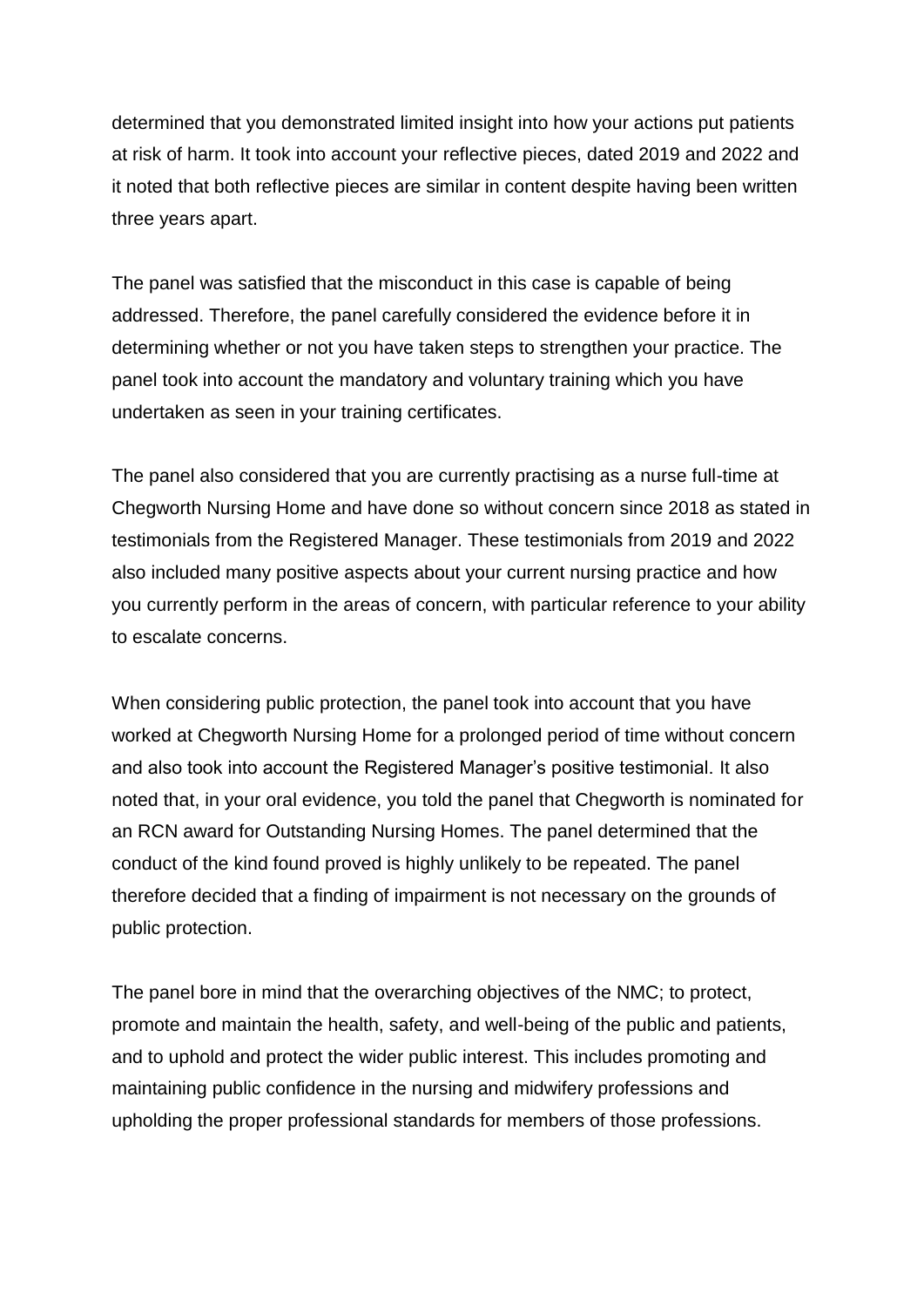When considering the wider public interest, the panel determined that confidence in the nursing profession would be brought into disrepute should a fully informed member of the public learn that a junior colleague had raised concerns with you about the abuse of a vulnerable patient, and nothing was done despite the concerns having been raised in both January and May 2017. The panel took into account the Code, with particular regard to parts 16, 17 and 25 and it concluded that your misconduct in breach of these parts of the Code engage the public interest.

The panel concluded that public confidence in the profession would be undermined if a finding of impairment were not made in this case and therefore finds your fitness to practise impaired on the grounds of public interest.

Having regard to all of the above, the panel was satisfied that your fitness to practise is currently impaired.

### **Sanction**

The panel considered this case very carefully and decided to make a caution order for a period of 18 months. The effect of this order is that your name on the NMC register will show that you are subject to a caution order and anyone who enquires about your registration will be informed of this order.

### **Submissions on sanction**

Miss Bass informed the panel that in the Notice of Hearing, dated 9 March 2022, the NMC had advised you that it would seek the imposition of a suspension order for a period of 4 months with a review if it found your fitness to practise currently impaired. However, Miss Bass informed the panel that this is incorrect due to an administrative error on the part of the NMC and she apologised for this. The NMC revised its proposal and submits that a suspension order for a period of 6 months with a review is the appropriate order.

The panel had sight of written submissions from Miss Bass which are as follows: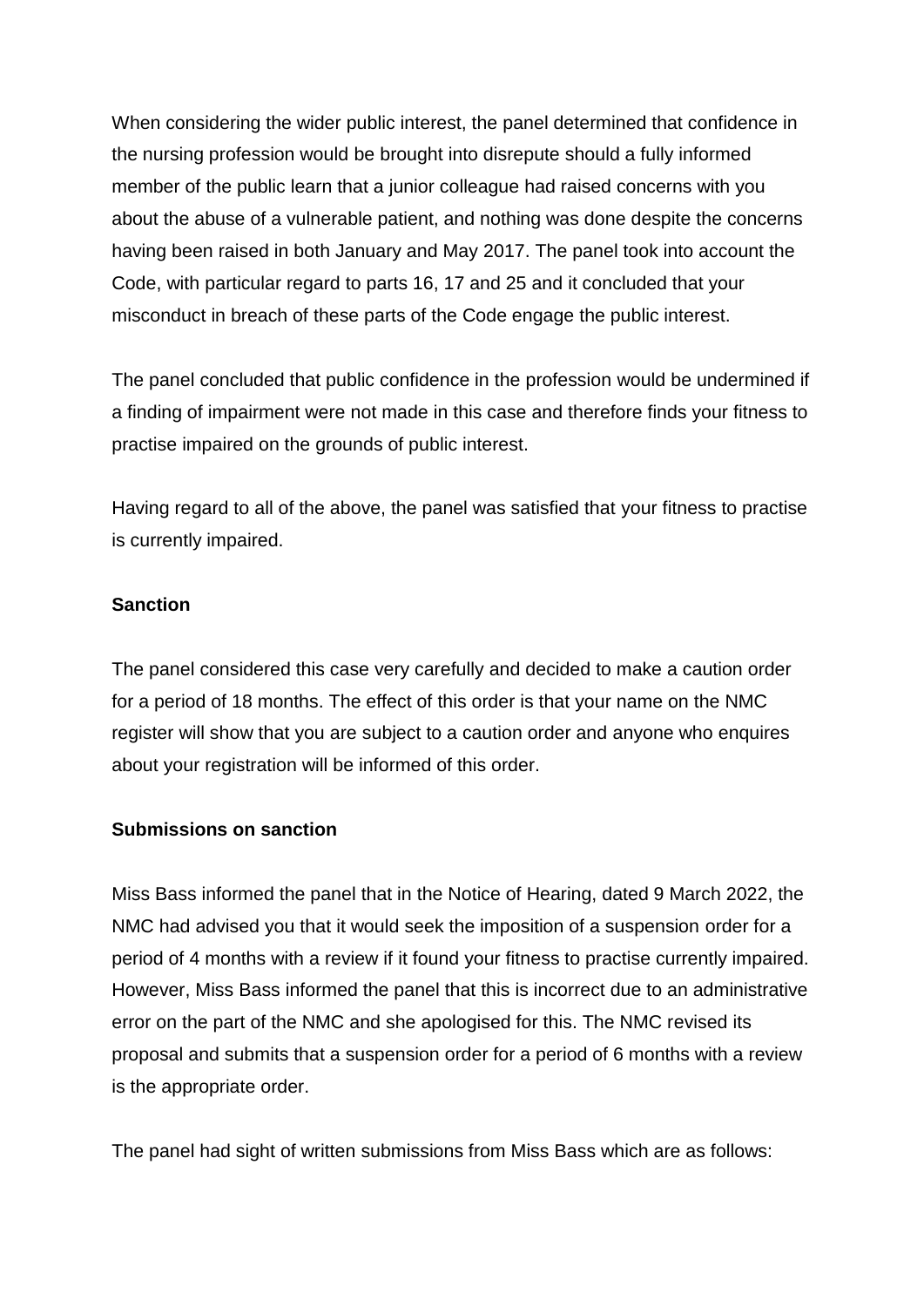- 1. *The panel should bear in mind that any sanction imposed must be appropriate and proportionate and, although not intended to be punitive, may have such consequences. The panel should have careful regard to the sanctions guidance. The decision on sanction is a matter for the panel independently exercising its own judgement.*
	- 2. *The aggravating features of the case are:*
		- *Repeated misconduct*
		- *Misconduct that placed a vulnerable patient at a risk of harm*
		- *Limited insight*

*"*

- 3. *The mitigating features of the case are:*
	- *Personal mitigation including both pressures at work and in their private life*
	- *Efforts to put things right with recent relevant training*
- 4. *Taking the available sanctions in turn, the panel will first consider taking no action. It would be rare to make a finding of impairment and then impose no sanction and this case is not one of those rare cases. A vulnerable patient was put at risk of harm and a breach of fundamental tenets of the profession warrants action being taken.*
- 5. *A caution order is the least serious sanction in that it is the least restrictive. Sanctions guidance states a caution order is only appropriate if the panel has decided "there's no risk to the public or to patients requiring the nurse or midwife's practice to be restricted, meaning the case is at the lower end of the spectrum of impaired fitness to practise…". The panel have already found that a vulnerable patient was put at risk of harm and that Mrs Olusile has breached fundamental tenets of the profession, it therefore cannot be*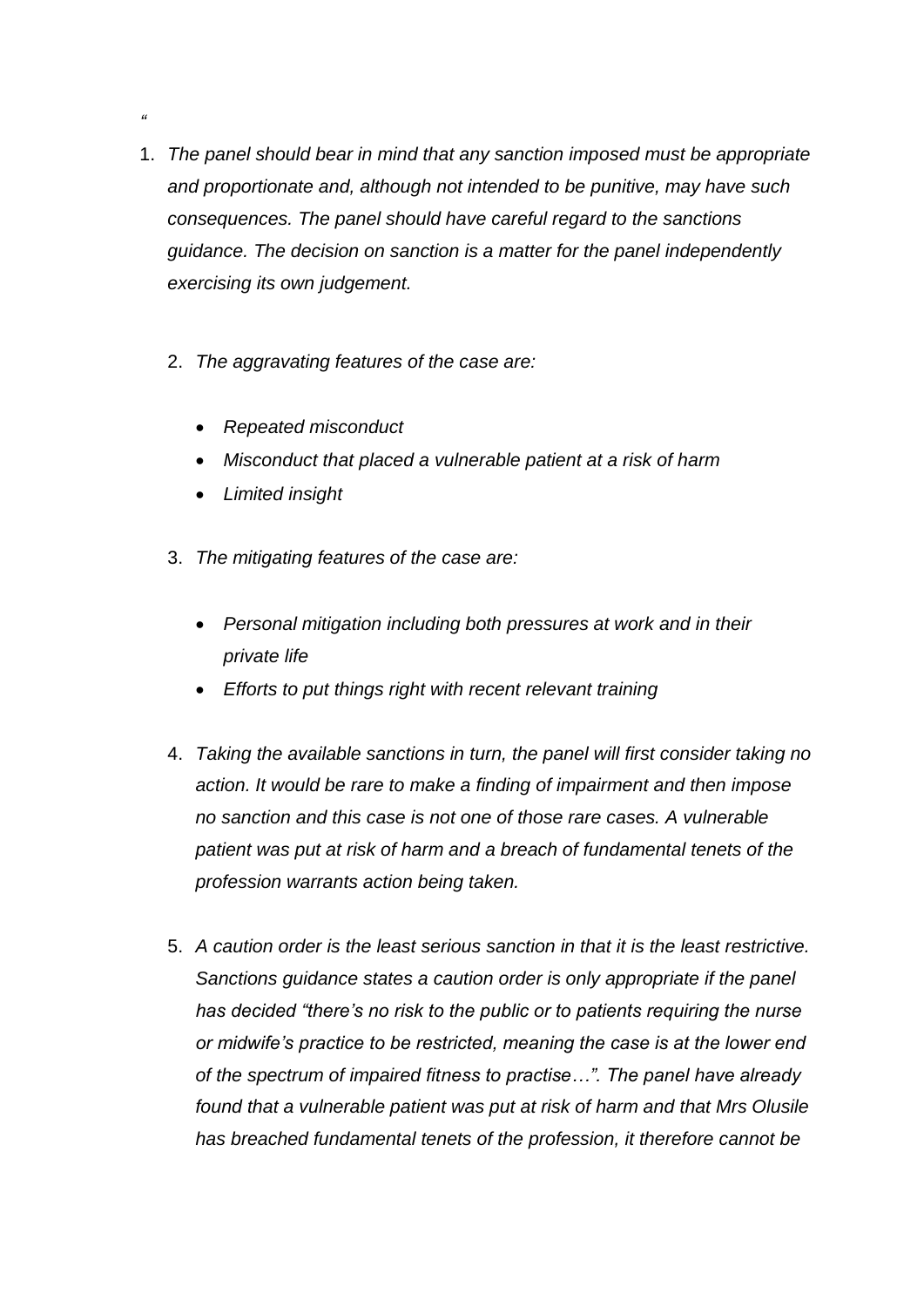*said to be at the lower end of the spectrum and a caution would be insufficient.*

- 6. *You have the power to impose conditions of practice for up to three years, and that would allow Mrs Olusile to work as a nurse. Sanctions Guidance provides a non-exhaustive list of factors which may indicate that conditions are appropriate, which includes :*
	- *no evidence of harmful deep-seated personality or attitudinal problems*
	- *identifiable areas of the nurse or midwife's practice in need of assessment and/or retraining*
	- *no evidence of general incompetence*
	- *potential and willingness to respond positively to retraining*
	- *patients will not be put in danger either directly or indirectly as a result of the conditions*
	- *the conditions will protect patients during the period they are in force*
	- *conditions can be created that can be monitored and assessed.*
- 7. *There are no clinical concerns which more obviously lend themselves to remedy by way of conditions of training or supervision. In cases such as this, which include a breach of the duty of candour, it is very difficult, if not impossible, to formulate conditions which would address the misconduct.*
- 8. *You have the power to impose a suspension order for up to one year. A suspension order would normally be reviewed before its expiry. The sanctions guidance provides a checklist as a guide to help you decide whether it's appropriate or not, which includes :*
	- *a single instance of misconduct but where a lesser sanction is not sufficient*
	- *no evidence of harmful deep-seated personality or attitudinal problems*
	- *no evidence of repetition of behaviour since the incident*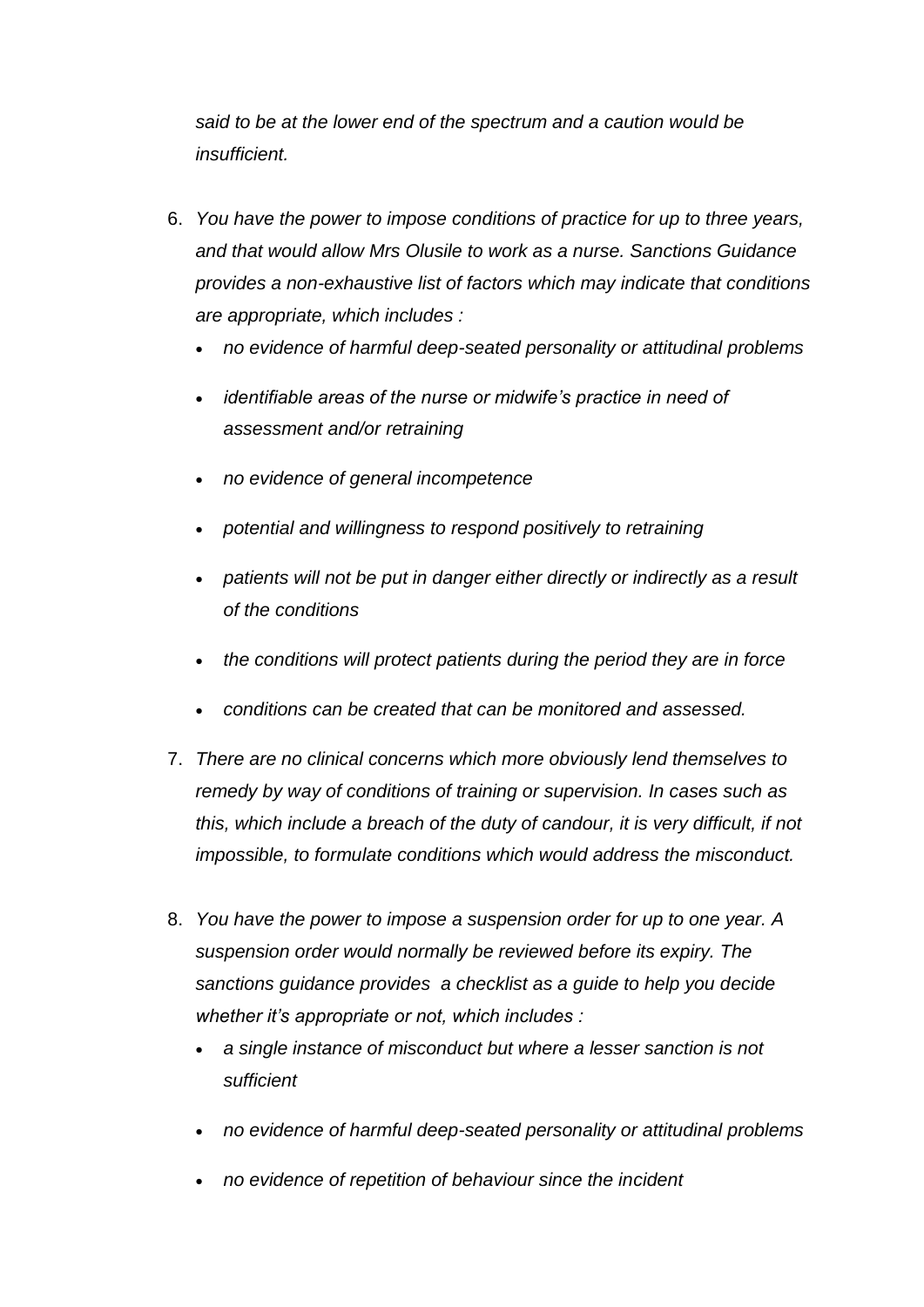- *the Committee is satisfied that the nurse or midwife has insight and does not pose a significant risk of repeating behaviour*
- 9. *This case is serious and relates to repeated misconducted that placed a vulnerable patient at a risk of harm as well as a breach of the duty of candour. The panel have already have found there was no malicious intent so it would be difficult to argue there is a harmful deep-seated attitudinal problem. There is no evidence of repetition since the incidents. He panel have already decided there is not a significant risk of repetition. The NMC say that a suspension for six months would protect the public and meet the public interest requirement, and a review would give Mrs Olusile an opportunity to develop, and demonstrate her insight, which the panel have described as limited.*
- 10.*You do of course have the power to impose a striking off order.*
- 11.*Sanctions guidance on strike off advises :*

*Before imposing this sanction, key considerations the panel will take into account include:*

- *Do the regulatory concerns about the nurse or midwife raise fundamental questions about their professionalism?*
- *Can public confidence in nurses and midwives be maintained if the nurse or midwife is not removed from the register?*
- *Is striking-off the only sanction which will be sufficient to protect patients, members of the public, or maintain professional standards?*
- 12.*Mrs Olusile's actions cannot be said to be fundamentally incompatible with being on the register. In my submission a strike off is not the only sanction that would be sufficient to protect the public and maintain confidence in nurses and it would therefore be disproportionate at this stage.*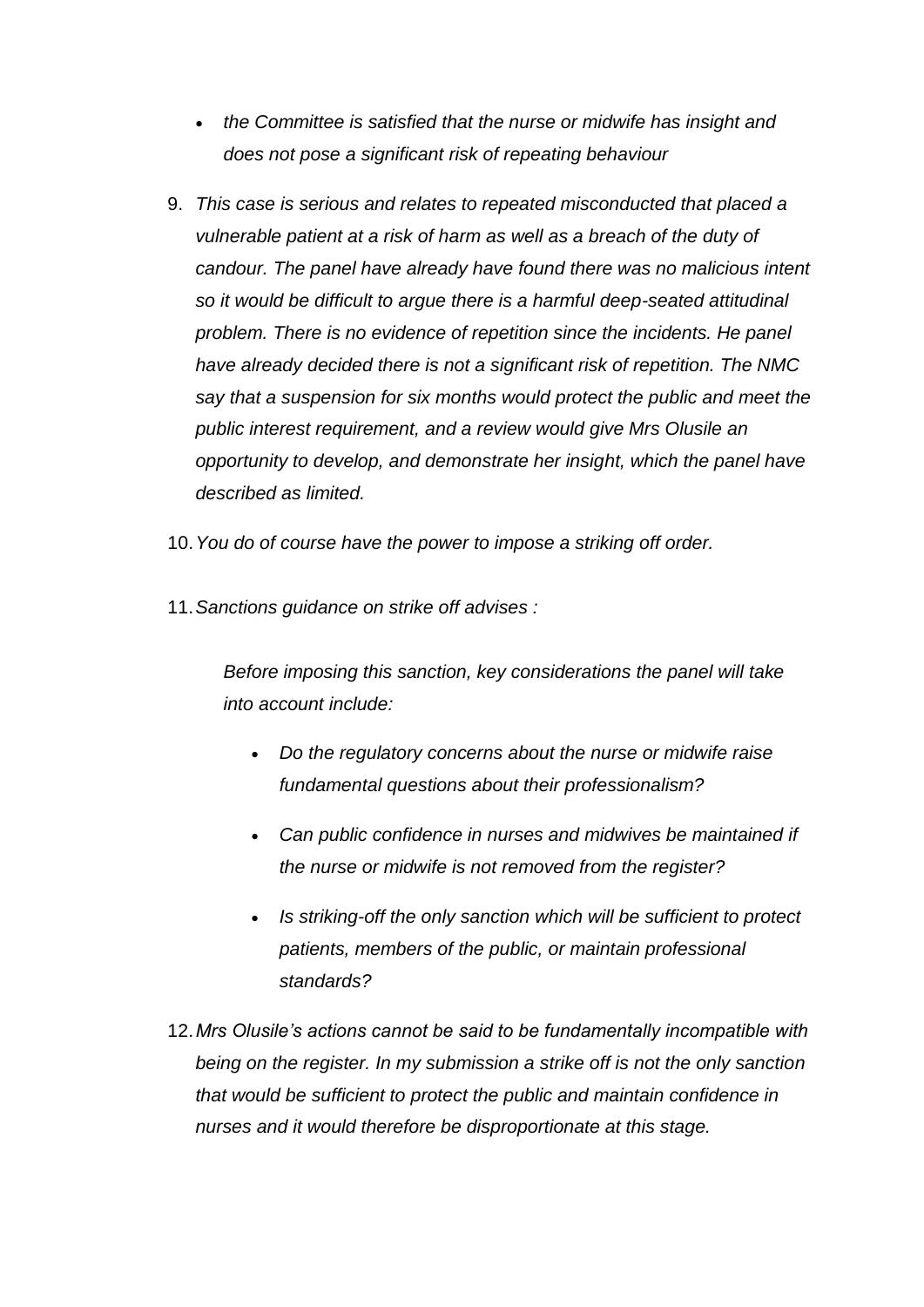13. *For all of the reasons above, the appropriate and proportionate sanction is that of a six month suspension order with a review."*

The panel also had sight of written submissions from Ms Hollis which are as follows:

### *"Background*

*1. The charges that have been found proven by the panel amount to:* 

*a. Failing to escalate or record allegations, and complete incident forms as required (Charges 1a, 1b, 1c, 2a, 2b, and 2c); b. Telling a colleague not to mention the allegation to anyone else (although not to cover up an incident) (1d and 2d); and c. Breaching the duty of candour, albeit on the basis that there was a specific failure to escalate the patient safety concerns through any of the routes available, not on the basis that the Registrant was seeking to prevent a colleague from raising the patient safety concern (4).* 

*2. The panel has found that the charges do amount to serious professional misconduct and that Mrs Olusile's practice is currently impaired on the grounds of public interest. It has decided that a finding of impairment is not necessary on the grounds of public protection.* 

### *The Law*

*3. The panel will undoubtedly be aware that fitness to practice hearings are governed by the Nursing and Midwifery Order 2001 (the "Order") and the Nursing and Midwifery Council (Fitness to Practice) Rules 2004 (the "Rules").* 

*4. The panel should have regard to the NMC's guidance 'Factors to consider before deciding on sanctions' (updated 29/11/2021) ("SAN-1") which sets out the approach to be taken, although each case should be decided on its own facts.*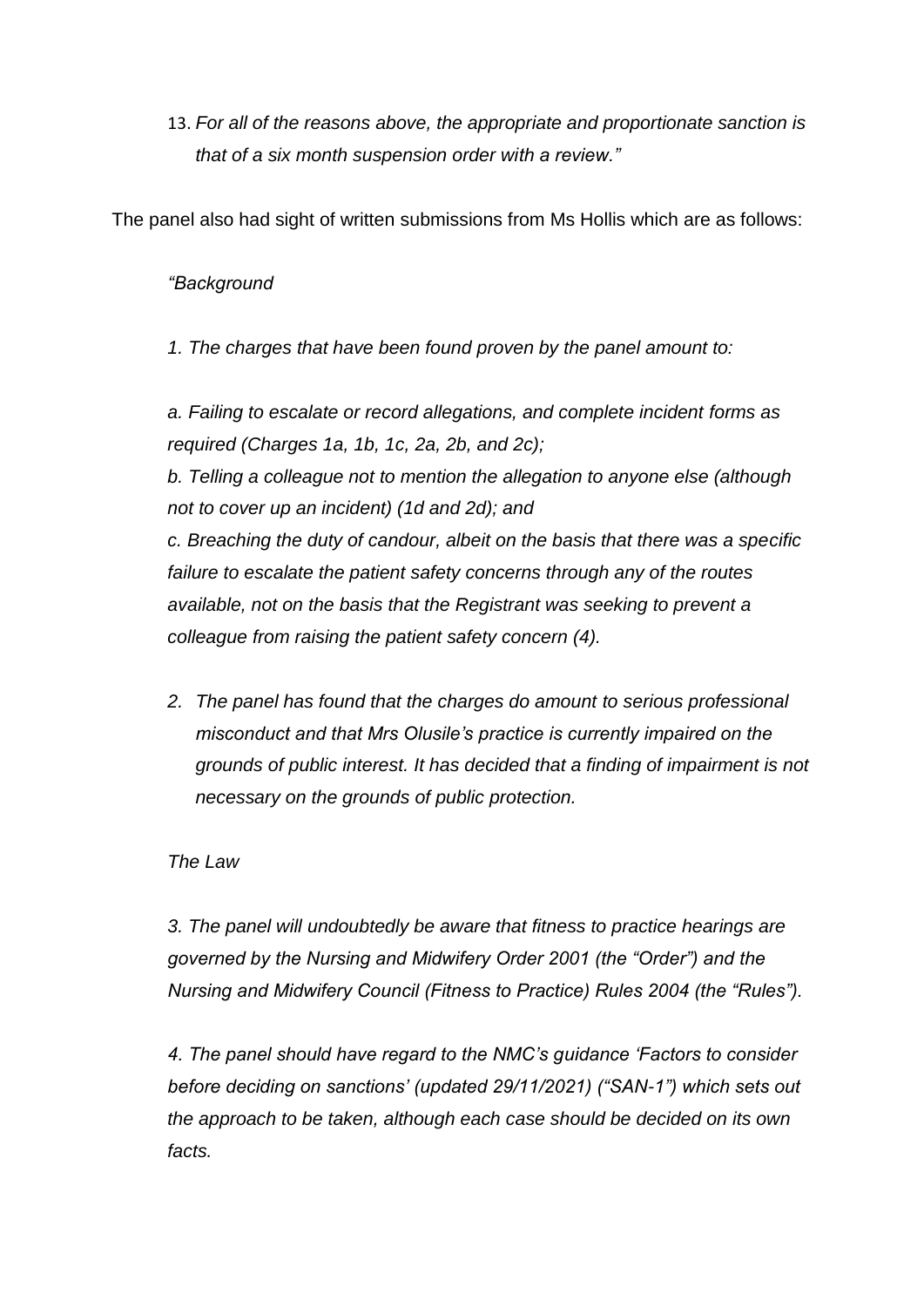#### *Proportionality*

*5. Sanctions must be proportionate to the misconduct proved. In applying the principle of proportionality, panels should weigh the interests of the public with those of the registrant. The penalty must be proportionate to the breach and all of the circumstances.* 

*6. The panel should start with the sanction with the least impact on Mrs Olusile's practice, and consider whether that would be sufficient to satisfy the public interest. If it is not sufficient, only then should they go on to consider the next most serious sanction. When the panel finds the sanction that is enough to achieve that, then it has gone far enough.* 

*7. It is also important to remember that the purpose of fitness to practise proceedings is not to punish the practitioner for past misdoings but to protect the public against the acts and omissions of those who are not fit to practise.* 

*8. In Brennan v. Health Professions Council [2011] EWHC 41 (Admin), Ouseley J said that, where the purpose of sanction is to deal with issues other than the primary one of maintaining public safety, and is instead to provide deterrence to others, to maintain confidence in the profession's reputation and standards, and in the regulatory process, the reasoning is particularly important in showing that the sanction is proportionate to the misconduct and for the individual.* 

### *Aggravating features*

*9. SAN-1 sets out a list of possible aggravating features:* 

*a. Previous regulatory/disciplinary findings: There are no previous regulatory or disciplinary findings arising out of anything other than this incident.* 

*b. Abuse of a position of trust: there was no abuse of a position of trust beyond that which is inherent in any nursing position of employment.*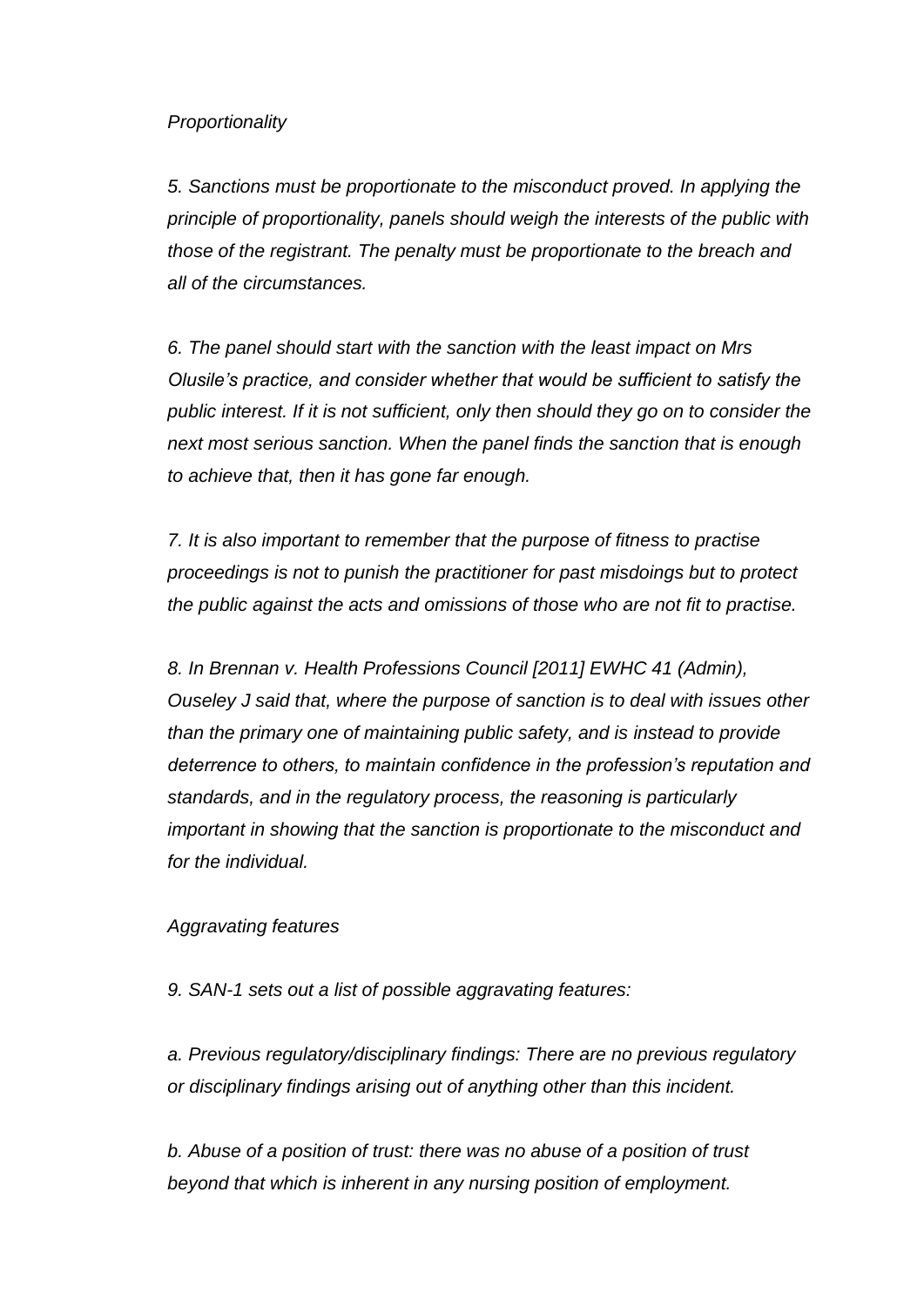*c. Lack of insight into failings: Mrs Olusile accepts that the panel has found she has demonstrated limited insight into how her actions put patients at risk of harm.* 

*d. A pattern of misconduct over a period of time: Although the panel has found there were two occasions when Mrs Olusile failed to escalate concerns (January and May 2017), it is submitted they should be viewed as 'one-off failings' during a long career.* 

*e. Conduct which put patients at risk of suffering harm: It is conceded that failure to escalate the concerns raised put Resident A at risk of suffering harm. Mitigating features* 

- *10. SAN-1 sets out three categories in which mitigating features might fall:*
- *a. Insight and understanding*
- *b. Following good practice*
- *c. Personal mitigation. Insight and Understanding*

*11. The panel has had sight of reflective pieces written by Mrs Olusile in 2019 and 2022. The testimonial of Ms Govindan explains how she has applied this learning to her practice: "Due to previous experience, Adedehinbo is always one step ahead of reporting any incidents regardless of how small the matter is".* 

*12. Mrs Olusile has attended relevant training courses, including annual mandatory training, along with an additional course on the duty of candour.* 

### *Following good practice*

*13. The panel has testimonials from Rekha Govindan, Registered Manager of Chegworth Nursing Home, who is Mrs Olusile's current employer. She gave an initial testimonial in 2019 and has updated it in 2022. She speaks very*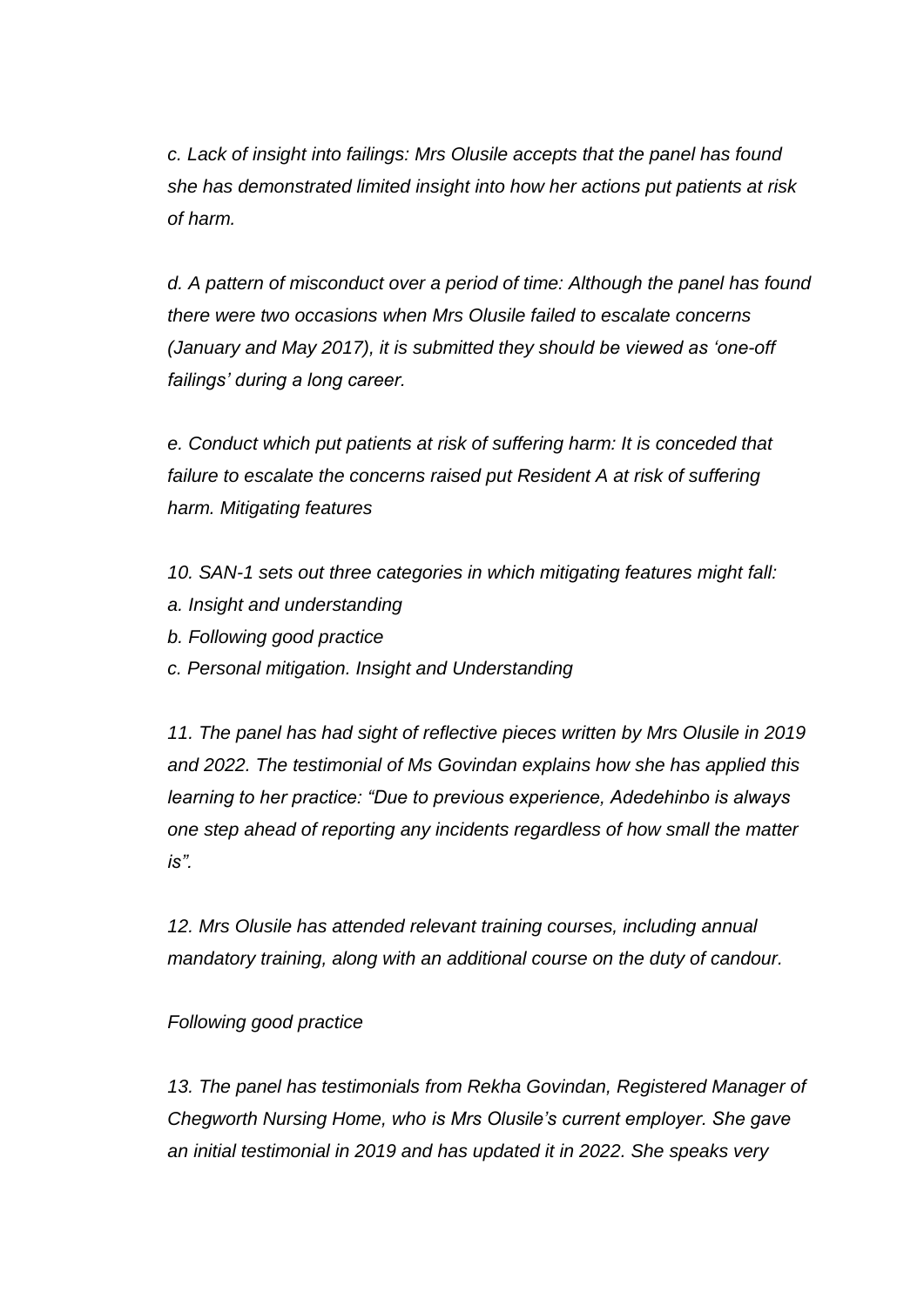*highly of Mrs Olusile, and says that not only are there no concerns in relation to her nursing practice, but she is a valuable member of the team.* 

*14. She has practiced successfully and without incident for 5 years following these incidents, and although she has not completed a period of supervised practice targeted at the concerns arising from her conduct as found, she does frequently work closely together with Ms Govindan, who has found no concerns with her practice. This period of practice took place in the same clinical setting (nursing home) as the one in which the concerns arose. She gave evidence of a time following the incident when she did have to escalate a report that had been made. Her current employer is fully aware of the areas of concern with Mrs Olusile's practice, and has observed that there are no further concerns.*

*Personal mitigation* 

## [PRIVATE]

*17. Any inability to work would affect her financially to her detriment and deprive her of her right to a livelihood in her chosen profession.* 

### *Delay*

*18. The panel will of course have in mind that the conduct leading to these charges took place some 5 years ago. These proceedings have been hanging over Mrs Olusile for a lengthy period of time and the panel is invited to consider that as a relevant factor when considering sanction.* 

*19. In particular, an intelligent and informed member of the public may be more accepting of a lesser sanction with the knowledge that some 5 years have elapsed between the time of conduct and time of sanction.* 

*Other factors*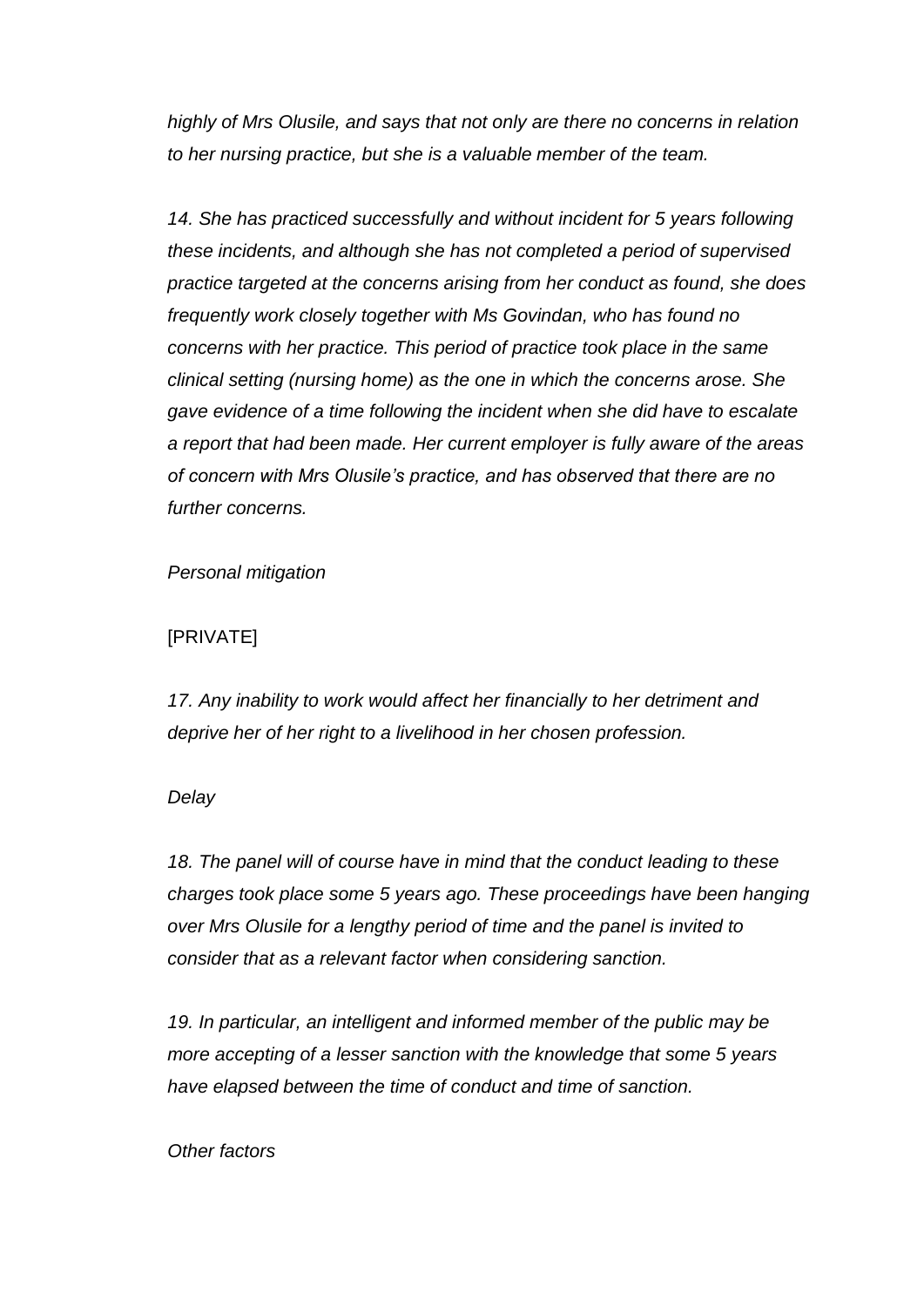*20. In its notice of hearing, the NMC notified the Registrant and her legal representatives that, if the charges were found proven, it would request a specific sanction of a 4-month suspension order without review. On 19 April 2022, after the panel had handed down its determination on the facts and after hearing evidence on impairment, the NMC communicated to the Registrant's legal representative that in fact the specific sanction contained on the notice of hearing had been inserted incorrectly, and in fact the NMC would be requesting a 6-month suspension order, with a review. This is notwithstanding the fact that the panel found charge 3 not proved, and charges 1d, 2d, and 4 were found proved to a lesser extent than the NMC alleged.* 

*21. The first two of the NMC's values are "We're fair. We treat everyone fairly. Fairness is at the heart of our role as a trusted, transparent regulator and employer" and "We're kind. We act with kindness and in a way that values people, their insights, situations and experiences". The panel is invited to consider whether it is fair and kind to retrospectively increase the sanction sought following a hearing in circumstances when nothing further has come to*  light during proceedings, and the charges have not been found proved in their *entirety.*

#### *Appropriate Sanction*

*22. The panel may first consider taking no action. Bearing in mind the findings previously made by this panel, the Registrant accepts this would be an unusual course of action.* 

*23. The next sanction to be considered by the panel would be a caution order. It is submitted that a caution order is appropriate in this case. The panel is invited to have regard to the NMC's guidance on Caution Orders (Ref: SAN-3b) which states that caution orders are appropriate where the FTP Committee has decided there is no risk to the public or to patients requiring the nurse's practice to be restricted. The Panel has found in this case that the conduct concerned in this case is highly unlikely to be repeated and that no*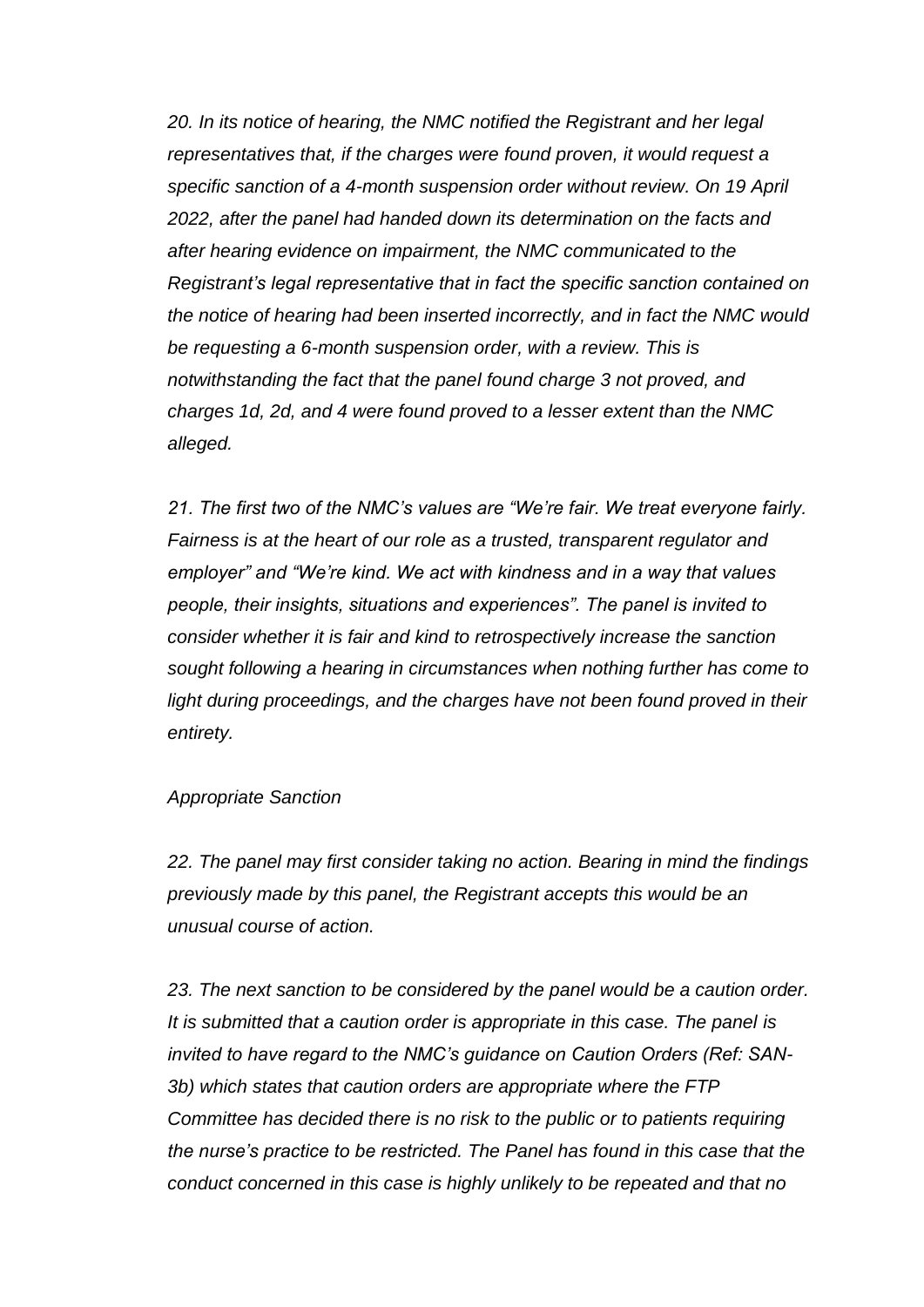*finding of impairment was necessary on the grounds of public protection. It is submitted that a caution order would serve to mark the fact that the behaviour was unacceptable and must not happen again.*

*24. It is also submitted that a caution order would be the most proportionate sanction, taking into account all the relevant factors, and balancing the interests of the public with the interests of Ms Olusile. A caution order has serious consequences for a registrant since any current or prospective employer will need to be informed of its existence, and the order will be recorded on the register and therefore be in the public domain. It would serve as a warning to Mrs Olusile, while also meeting the high public interest in allowing an experienced nurse with an otherwise good record to continue practicing. It is submitted that this is the correct order to make in order to balance all the interests.* 

*25. While the panel has found that a vulnerable patient was put at risk of harm and that Mrs Olusile has breached fundamental tenets of the profession, the purpose of a sanction is not to punish past misconduct but to prevent future misconduct and uphold public confidence in the profession. It is submitted that a caution order would achieve this.* 

*26. If the panel considers that a caution order would not be sufficient to meet the public interest, the next most severe sanction would be a conditions of practice order. However, in circumstances where conduct of the kind found proved is highly unlikely to be repeated, and there is no risk to public protection, it is difficult to formulate a set of conditions that would be relevant to the public interest alone.* 

*27. The next most severe sanction would be a suspension order. It is submitted that the imposition of a suspension order would be disproportionate in all the circumstances. While the case is serious, it is submitted that it is not so serious that nothing less than a suspension order would be sufficient. The panel has found that conduct of the type found proved is highly unlikely to be repeated. It has been 5 years since it occurred, and there has been no*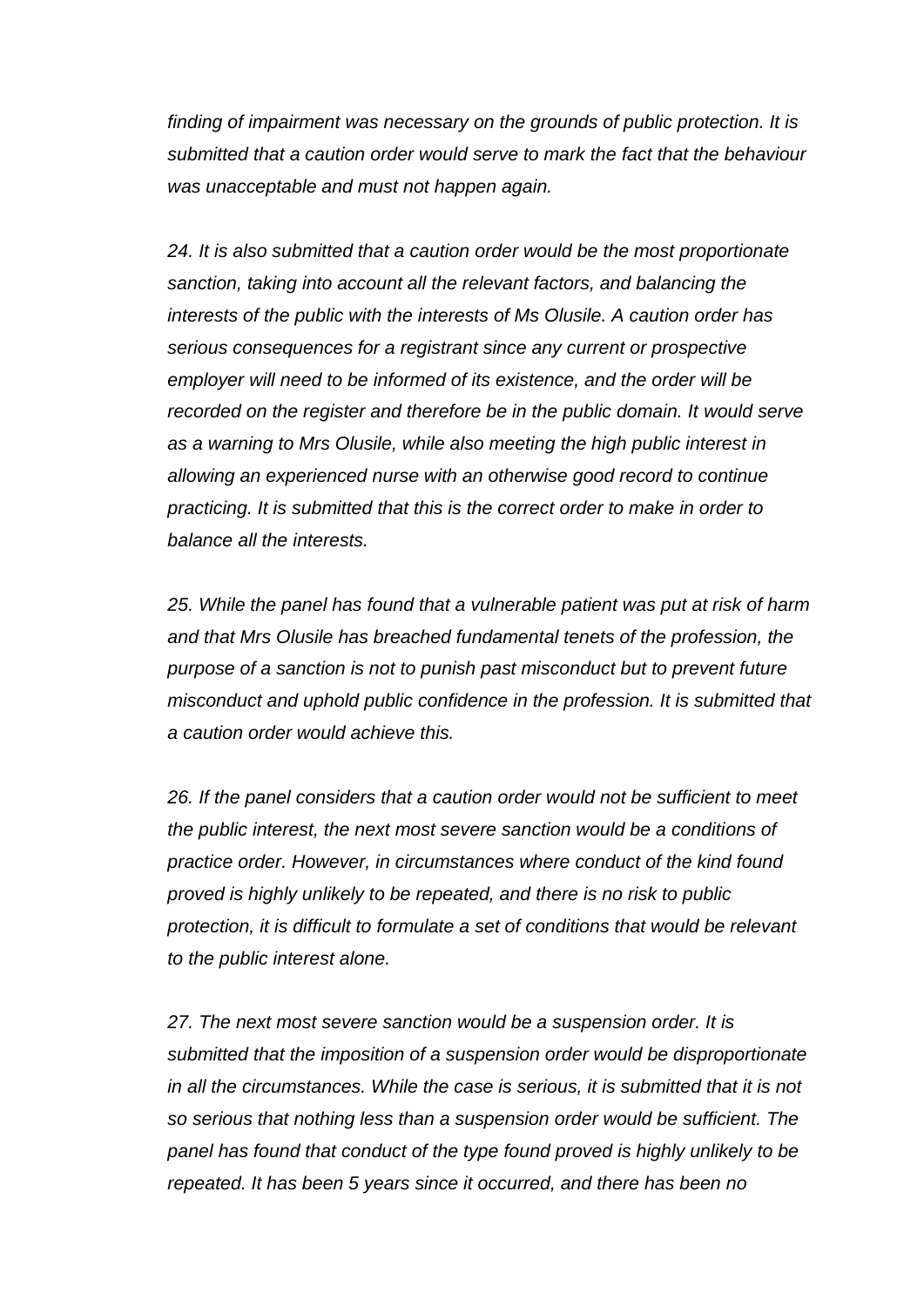*repetition. A suspension order would also have the effect of removing Mrs Olusile from practice, which could have the unintended effect of setting her back, bearing in mind that she is currently in a very supportive environment, and receiving very positive feedback from colleagues and residents alike. It would also remove from practice a highly experienced nurse who is highly unlikely to repeat conduct of the kind found proved at a time when there is a great demand for experienced nurses.* 

*28. If, notwithstanding the above, the panel decides that a suspension order is the lowest sanction required to meet the public interest, it is invited to keep the length as short as possible.* 

*29. The panel does have the power to make a striking off order. There is no suggestion this is necessary or proportionate in this case.* 

[…]

## *Conclusion*

*33. The panel has found that a sanction is called for on the basis of public interest rather than public protection. The panel must therefore identify the least onerous sanction that an intelligent and informed member of the public would not consider insufficient. In considering that, the panel should bear in mind that any sanction will indicate to the public that the conduct has been taken seriously and has been dealt with.* 

*34. It is submitted that a caution order is the sanction which properly balances the interests of the public and the interests of the Registrant, bearing in mind the following factors:* 

*a. That a finding of impairment was not necessary on the grounds of public protection;* 

*b. That there is a high public interest in experienced nurses being allowed to remain in practice;*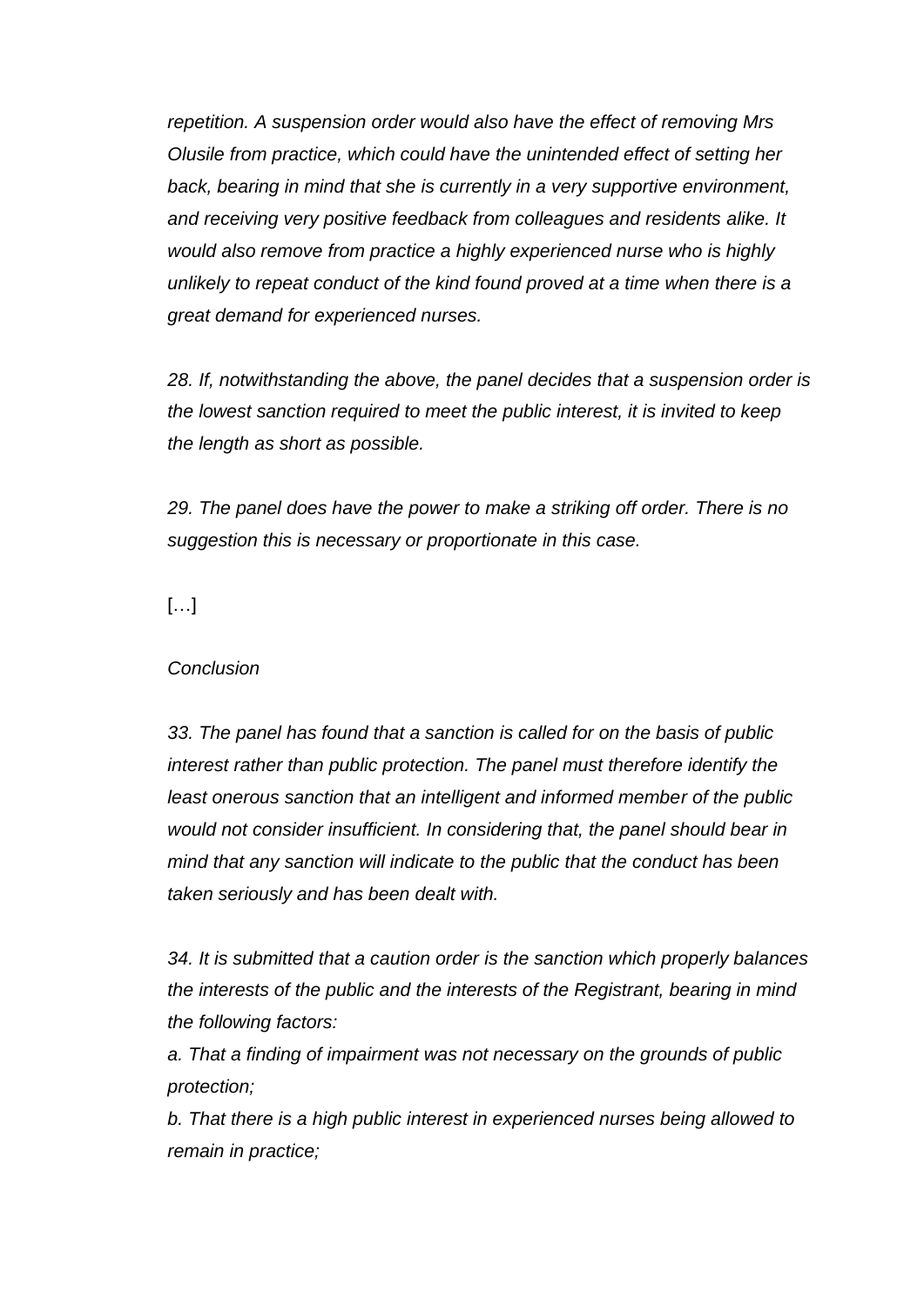*c. It has been 5 years since the conduct occurred and the Registrant has been practicing successfully and without further incident in the time since; d. That she has taken steps to address concerns by undertaking training; e. That the Registered Manager of the nursing home in which she currently works has spoken highly of her skills and value;* 

*f. That there has been a significant delay in bringing these proceedings to a conclusion, and that delay has caused a great deal of stress to the Registrant; g. That removing her from practice could have the unintended consequence of setting back her professional development and skills which is inimical to what any sanction ought to be seeking to achieve."*

### **Decision and reasons on sanction**

Having found your fitness to practise currently impaired, the panel went on to consider what sanction, if any, it should impose in this case. The panel has borne in mind that any sanction imposed must be appropriate and proportionate and, although not intended to be punitive in its effect, may have such consequences. The panel had careful regard to the Sanctions Guidance (SG). The decision on sanction is a matter for the panel independently exercising its own judgement.

The panel took into account the following aggravating features:

- Lack of full insight into your misconduct.
- Failure on two occasions to properly action complaints made to you.
- Conduct which put vulnerable residents at risk of suffering harm.

The panel also took into account the following mitigating features:

- You made some admissions at the outset of the hearing and a further admission during the evidence stage.
- You apologised for your actions and demonstrated remorse.
- You have taken some steps to strengthen your practice with some additional training in the areas of concern.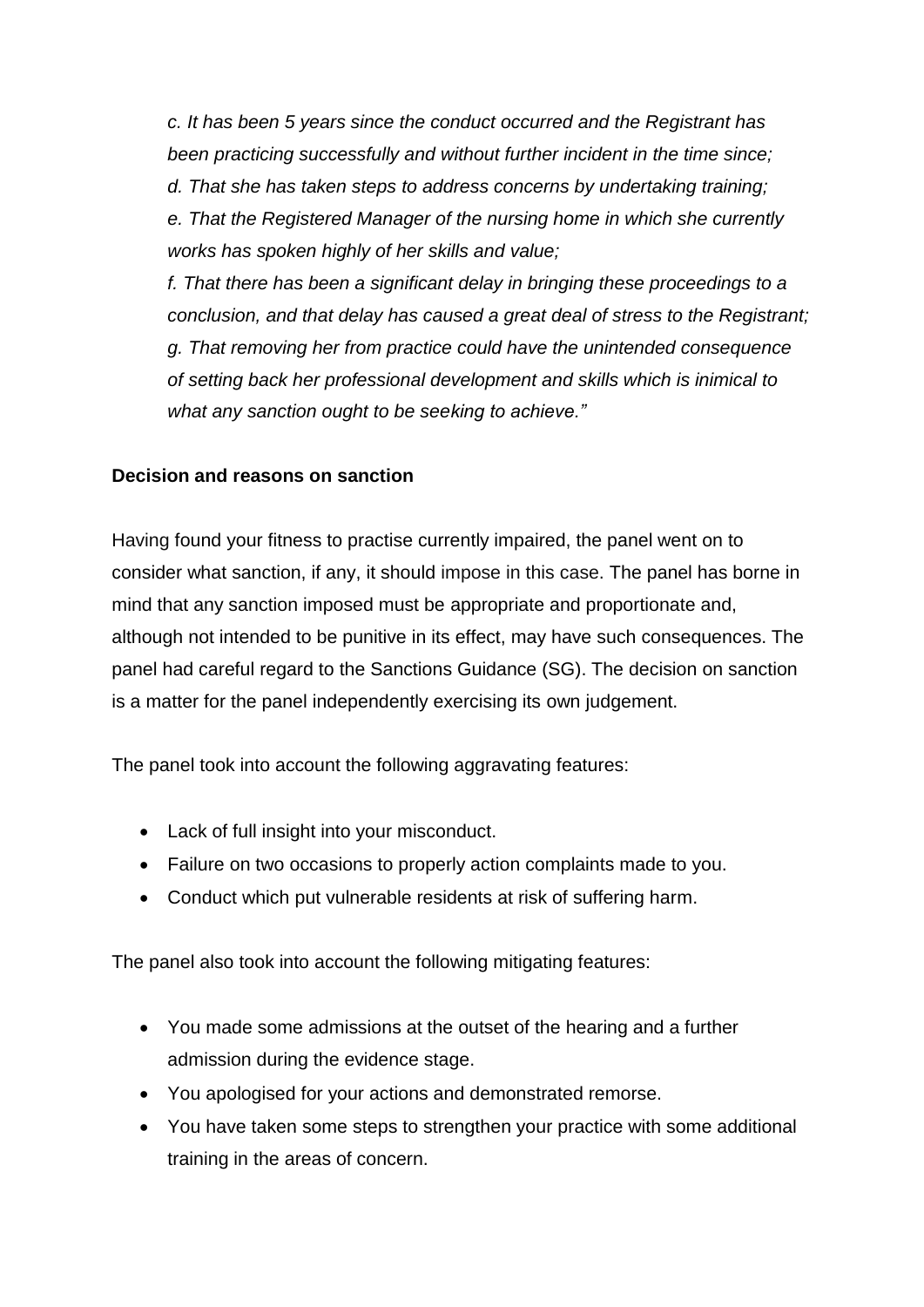- Your difficult personal circumstances that you were facing at the time of the incidents.
- The positive testimonials from your current Registered Manager at the Chegworth Nursing Home spanning five years.

The panel also took into account the following relevant circumstances when considering sanction:

- The difficult working environment at the Home, including frequent change in management and staffing issues, the work culture of the Home wherein staff were not working as a team. The Care Quality Commission (CQC) conducted inspections of the Home on 2 August 2016 and 12,15, and 18 September 2017 in the preparation of two reports. In both reports, among other things, they told the provider to take action because there were no "procedures in place to deploy sufficient numbers of suitably qualified, competent and skilled staff to cover routine and emergency work at the service".
- Your lengthy service as a nurse without any other findings against you since 1988.
- Your work over the five years since your misconduct.
- The passage of five years between the misconduct and the panel considering sanction.

The panel first considered whether to take no action but concluded that this would be inappropriate in view of the seriousness of the case and public interest concerns identified. The panel decided that it would be neither proportionate nor in the public interest to take no further action.

Next, in considering whether a caution order would be appropriate in the circumstances, the panel took into account the SG, which states that a caution order may be appropriate where *'the case is at the lower end of the spectrum of impaired fitness to practise and the panel wishes to mark that the behaviour was unacceptable and must not happen again.'*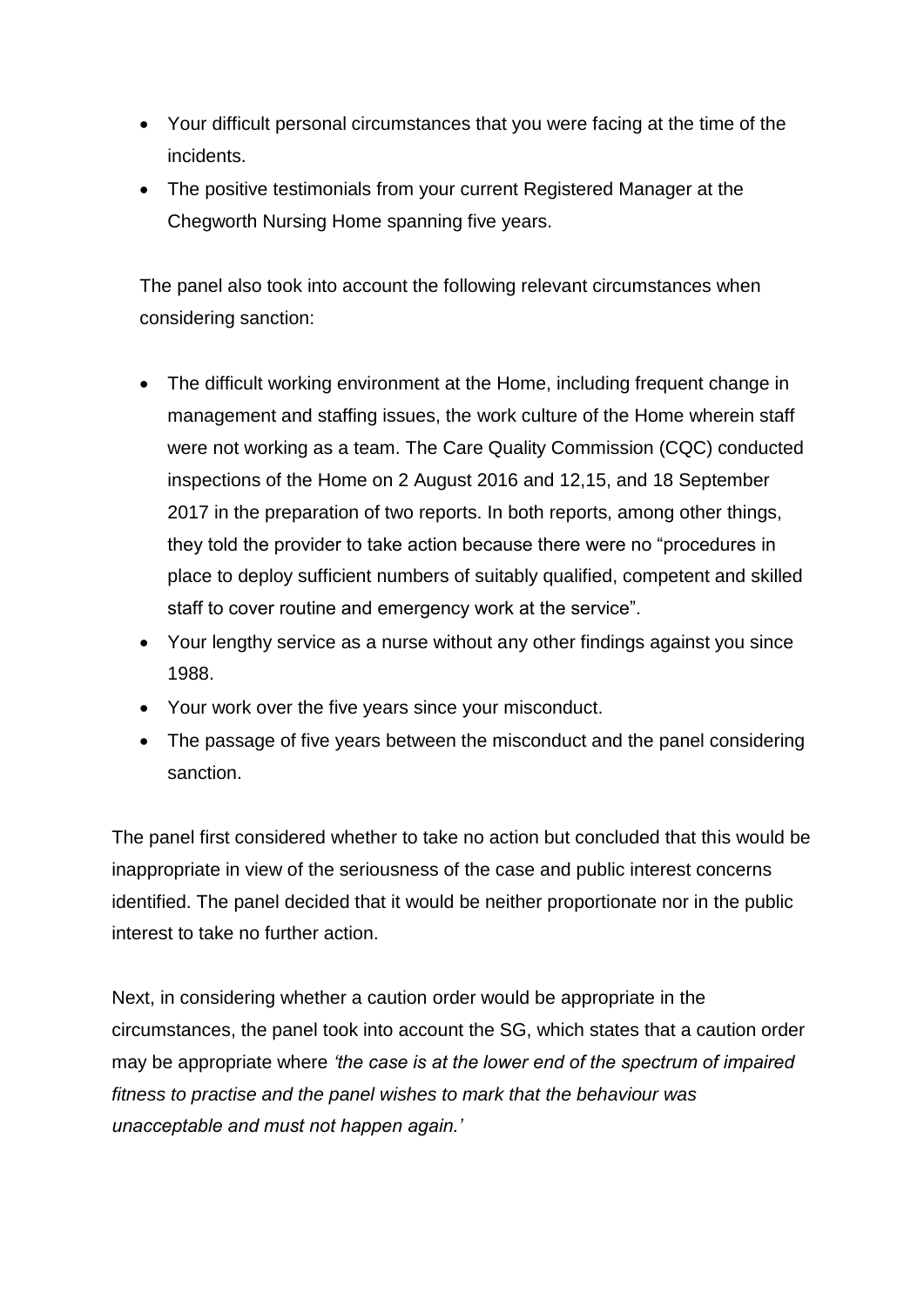The panel noted that you made some admissions and apologised to this panel for your misconduct, showing evidence of genuine remorse. It further considered that you have engaged with the NMC throughout the process.

The panel carefully considered whether to impose a more restrictive sanction and looked at a conditions of practice order. It considered the submissions from both Miss Bass and Ms Hollis, and it concluded that when all the circumstances of your misconduct, your career before and after the misconduct and the time period since the misconduct are taken into account, that a conditions of practice order would not be appropriate. In reaching that decision, the panel gave careful consideration as to what conditions could be imposed that would satisfy solely the public interest concerns in this case.

The panel, taking into account the submissions from the NMC, further considered a suspension order. The panel considered, for the reasons set out above, that a suspension order would be wholly disproportionate in this case. The panel considered that the public interest was not served by suspending a nurse who had shown remorse, taken some steps to strengthen their practice, evidence that she had learnt from the misconduct and was highly regarded by the management in her current role five years after the misconduct. The panel accepted that the misconduct was serious but considered that a suspension order was not proportionate in all the circumstances.

The panel has decided that a caution order would adequately protect the public. For the next 18 months, your employer - or any prospective employer - will be on notice that your fitness to practise had been found to be impaired and that your practice is subject to this sanction. Having considered the general principles above and looking at the totality of the findings on the evidence, the panel has determined that to impose a caution order for a period of 18 months would be the appropriate and proportionate response. It would mark not only the importance of maintaining public confidence in the profession, but also send the public and the profession a clear message about the standards required of a registered nurse. The panel considered, given the effect these proceedings have already had on you, that the caution order